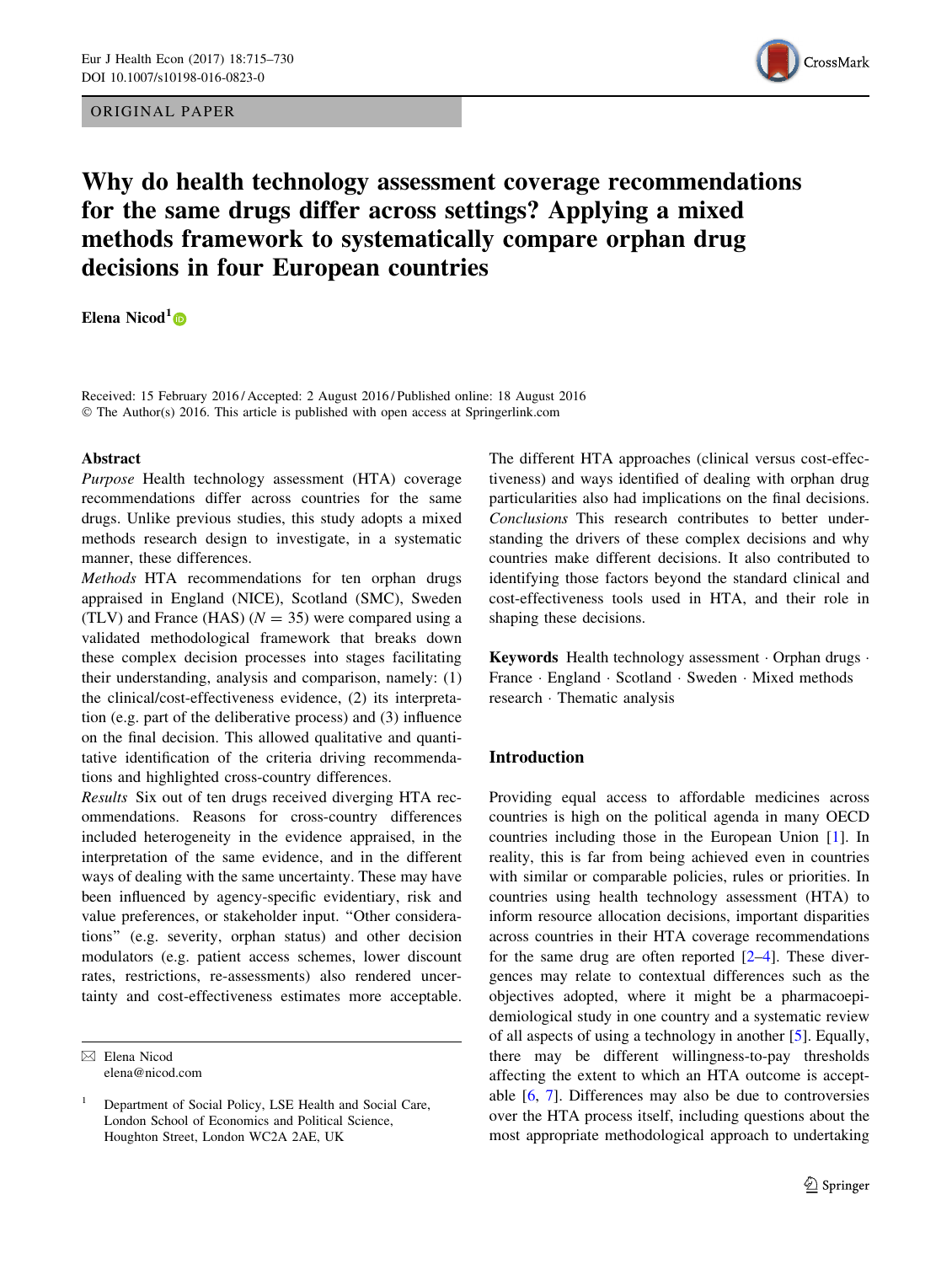HTA [\[8](#page-14-0), [9](#page-14-0)], the application of HTA in each setting, whether the measures used fully capture the effects and costs from taking the treatment  $[10-12]$ , what levels of evidence are acceptable  $[13, 14]$  $[13, 14]$  $[13, 14]$ , how to deal with uncertainty  $[15]$  $[15]$ , or to what extent ''other considerations'', e.g. disease and treatment characteristics, were consistent across decisions [\[16](#page-14-0)].

This problem, together with its implications, has been identified and possible explanations examined. Eight studies compared HTA drug coverage recommendations across countries and highlighted the extent of these differences [\[2](#page-13-0), [3](#page-14-0), [17–22](#page-14-0)]. Their research designs were in the form of retrospective descriptive or cohort analyses, and countries compared included Canada, Australia, England, Scotland, France and New Zealand. The reasons for crossnational differences were also explored, but with varying levels of thoroughness. Morgan and colleagues focused on the transparency and rigour of the processes rather than on case-specific reasons for diverging recommendations [\[17](#page-14-0)]. Three other studies investigated the reasons for these differences [\[2](#page-13-0), [3](#page-14-0), [18](#page-14-0)], but relied on few cases or potential reasons. First, they did not outline the key determinants or structure of the decision-making explored, where the reasons set forth may not constitute the full picture. Second, issues relating to the clinical and pharmacoeconomic assessments were identified. However, the level of detail provided in their assessments did not differentiate for the type of uncertainty, how they were dealt with and what factors influenced these processes across settings. Third, the methodological approaches used were not sufficiently detailed for these approaches to be transferable. Given that these decision processes are complex and understanding what happened for the same drug in different countries may be challenging, a more systematic, structured and comprehensive approach to identifying and comparing differences would be required. Additionally, understanding how similar scenarios were dealt with across settings may also constitute a way forward to identify limitations in applying HTA and learn from how these were dealt with across settings [\[4](#page-14-0)].

Through the application of a validated mixed methods framework [[4\]](#page-14-0), the objectives of this study were twofold: to systematically investigate the drivers of HTA recommendations for a sample of orphan drugs in four countries, and to identify the reasons for cross-country differences. The subject matter of the analysis was orphan drugs as they are often cost-ineffective due to the small patient numbers, heterogeneous nature of the conditions they treat, and their often high acquisition price  $[23-26]$ . Different studies nevertheless demonstrated that orphan drugs receive the same or a higher level of acceptance compared to other drugs treating more prevalent disease areas [\[27–29](#page-14-0)]. Special attention was given to understanding the level of uncertainty characterising orphan drugs, how it was dealt with, and how disease and drug-specific characteristics were accounted for.

# Methods

# Sampling of study countries and drug-indication pairs

Four of the most well-established European HTA bodies were included in the study based on purposive sampling [\[4](#page-14-0)], which use clinical or cost-effectiveness as decision-making criteria and for which the reports stating the HTA recommendation and reasons were publicly available. These included the National Institute for Health and Care Excellence (NICE) in England, the Scottish Medicines Consortium (SMC) in Scotland, the Dental and Pharmaceutical Benefits Board (TLV) in Sweden and the Haute Autorité de Santé (HAS) in France. The conventional HTA processes for both orphan and non-orphan indications were examined. The study countries make no differentiation of drugs' orphan status, with the exception of the SMC and its SMC modifiers. SMC will accept more uncertainty in the health economic case or higher cost/QALYs for orphan drugs. Additional factors, e.g. the SMC modifiers, are considered when assessing the acceptability of uncertainty and high incremental cost-effectiveness ratios (ICERs) [\[30](#page-14-0)].

All drug-indication pairs with an orphan designation from the European Medicines Agency (EMA) [\[31](#page-14-0)] and appraised by NICE through the Single Technology Appraisal process until December 2012 were included and recorded by their indication, generic name and HTA recommendation. The HTA recommendation was categorised as to list, restrict or reject a drug for coverage. The decision by HAS relies on the drug's medical benefit (SMR) driving the coverage rate (e.g. 65, 35, 15 %) and the relative improvement in medical benefit (ASMR) providing the price fixing regime applicable, ranging from major to insufficient. Two hundred and sixty-nine technology appraisal reports were published up to December 2012 by NICE, 23 of which received an orphan EMA designation. Excluded were those that underwent the multiple technology appraisal process or were terminated at the time of data collection at NICE (9/23), and those that were appraised by fewer than three of the four study countries (4/23). Those compounds that underwent the abbreviated procedure at SMC were not included since the rationale for the decision was not available. Ten unique orphan drug-indication pairs and a total of 35 country and drug-indication pairs were selected (Table [1](#page-2-0)). Only five were included by TLV, which appraised mainly outpatient drugs at the time of the study, while many of the study drugs were inpatient [\[32](#page-14-0)].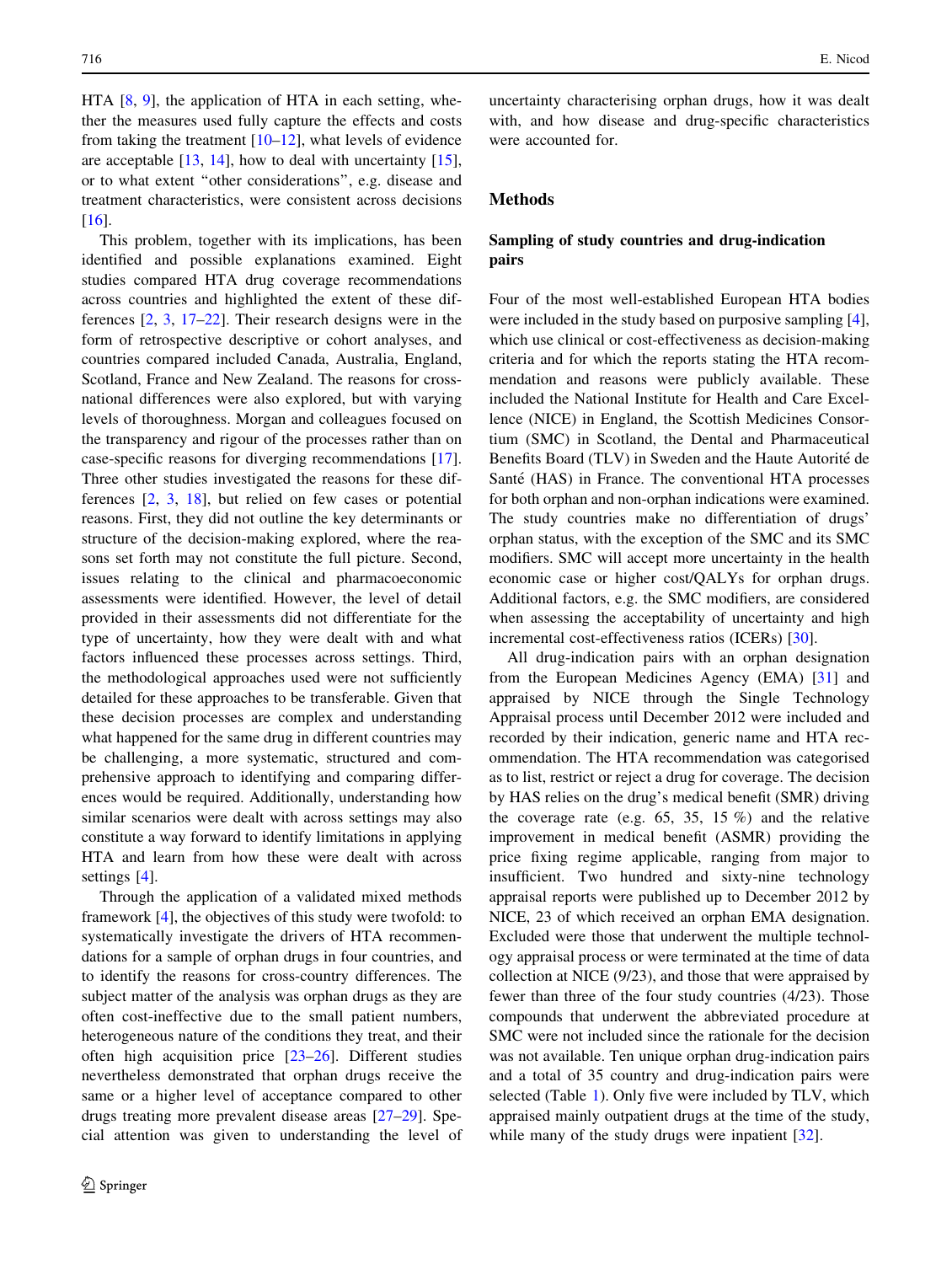<span id="page-2-0"></span>

|  |  | Table 1 List of drug-indication pairs included in the study |  |  |  |  |  |
|--|--|-------------------------------------------------------------|--|--|--|--|--|
|--|--|-------------------------------------------------------------|--|--|--|--|--|

| Generic/brand name | Indication                                                 | <b>NICE</b><br>England | <b>SMC</b><br>Scotland | <b>TLV</b><br>Sweden | HAS-France <sup>a</sup><br>SMR (coverage)<br>ASMR (pricing) |
|--------------------|------------------------------------------------------------|------------------------|------------------------|----------------------|-------------------------------------------------------------|
| Eltrombopag        | Chronic idiopathic thrombocytopenic purpura                | <b>DNL</b>             | <b>LWC</b>             | <b>LWC</b>           | Important $(65 \%)$                                         |
| <b>REVOLADE</b>    |                                                            |                        |                        |                      | $II$ (EU)                                                   |
| Romiplostim        | Chronic idiopathic thrombocytopenic purpura                | <b>LWC</b>             | <b>LWC</b>             | <b>LWC</b>           | Important $(65 \%)$                                         |
| <b>NPLATE</b>      |                                                            |                        |                        |                      | $II$ (EU)                                                   |
| Everolimus         | Renal cell carcinoma (2nd line, advanced)                  | <b>DNL</b>             | <b>DNL</b>             | L                    | Important $(100\%$                                          |
| <b>AFINITOR</b>    |                                                            |                        |                        |                      | IV (comp)                                                   |
| Lenalidomide       | Multiple myeloma (3rd line)                                | <b>LWC</b>             | <b>LWC</b>             | L                    | Important $(65 \%)$                                         |
| <b>REVLIMID</b>    |                                                            |                        |                        |                      | $III$ (EU)                                                  |
| Mifamurtide        | Osteosarcoma                                               | <b>LWC</b>             | L                      | <b>LWC</b>           | Insufficient $(0, \%)$                                      |
| <b>MEPACT</b>      |                                                            |                        |                        |                      | <b>DNL</b>                                                  |
| Azacitidine        | Myelodysplastic syndrome                                   | <b>LWC</b>             | <b>LWC</b>             | NA                   | Important $(65 \%)$                                         |
| <b>VIDAZA</b>      |                                                            |                        |                        |                      | $II$ (EU)                                                   |
| Imatinib           | Gastro intestinal stromal tumour (adjuvant, after surgery) | <b>DNL</b>             | <b>LWC</b>             | NA                   | Important $(100\%$                                          |
| <b>GLIVEC</b>      |                                                            |                        |                        |                      | $III$ (EU)                                                  |
| Mannitol dry       | Cystic fibrosis                                            | <b>LWC</b>             | <b>DNL</b>             | NA                   | Weak $(15 \%)$                                              |
| <b>BRONCHITOL</b>  |                                                            |                        |                        |                      | $V$ (comp)                                                  |
| Ofatumumab         | Chronic lymphocytic leukemia                               | <b>DNL</b>             | <b>DNL</b>             | NA                   | Moderate $(35 \%)$                                          |
| <b>ARZERRA</b>     |                                                            |                        |                        |                      | $V$ (comp)                                                  |
| Trabectedin        | Soft tissue sarcoma                                        | <b>LWC</b>             | <b>DNL</b>             | NA                   | Important $(65 \%)$                                         |
| YONDELIS           |                                                            |                        |                        |                      | $V$ (comp)                                                  |

NICE National Institute for Health and Care Excellence (NICE), SMC Scottish Medicines Consortium, TLV Dental and Pharmaceutical Benefits Board, HAS Haute Autorité de Santé, L list, LWC list with restrictions, DNL do not list, NA not applicable, EU price negotiation at European price levels, comp price set below comparator price

<sup>a</sup> The ASMR (Amélioration du Service Médical Rendu) ranks drugs according to their relative improvement in clinical benefit in five levels, from a major innovation (level I) to no improvement (level V). The pricing scheme is determined by the ASMR ranking [e.g. ASMR I– III = price negotiations within European price levels (EU), ASMR IV-V = price set below comparators (comp)]. The SMR (Service Médical Rendu) ranks the drug according to the drug's clinical benefit in four levels (insufficient, weak, moderate, important) and drives the coverage rate (0, 15, 35, 65 %)

#### Study design and methodological framework

Mixed methods were used to systematically examine the HTA decision processes for individual drugs and countries on the basis of a validated methodological framework. The approach used was an exploratory sequential mixed methods design, where the qualitative strand took priority and preceded the quantitative strand. The framework consisted in a coding manual and case study template [\[4](#page-14-0)]. This allowed breaking down of HTA decisions into different stages facilitating their understanding, analysis and comparison in terms of: (a) the clinical and/or cost-effectiveness evidence appraised, (b) the interpretation of this evidence (e.g. as part of the deliberative process) and (c) their influence on the final recommendation (Fig. [1](#page-3-0) ) [\[4](#page-14-0)].

This multi-level research design allowed for an in-depth analysis of the criteria driving these decision-making processes and of their role in shaping these decision processes in each country, and whether they explained cross-national differences. This research did not aim to generalise findings, but was interested in exploring and elucidating the reasons behind the HTA decisions, which are mainly qualitative in nature [[33\]](#page-14-0). The quantitative strand aimed to complement and enhance the interpretation of the qualitative findings, and to produce more structured data to be used for subsequent analyses.

#### Data analysis

Data sources comprised publicly available HTA reports, other official documents (e.g. memos in Sweden) and comments from competent authorities. Although the aims of the HTA reports differ (e.g. advice versus decision), they were assumed to be transparent and reflect the key deter-minants driving the recommendations [[34\]](#page-14-0). The main results were presented to, and discussed with the HTA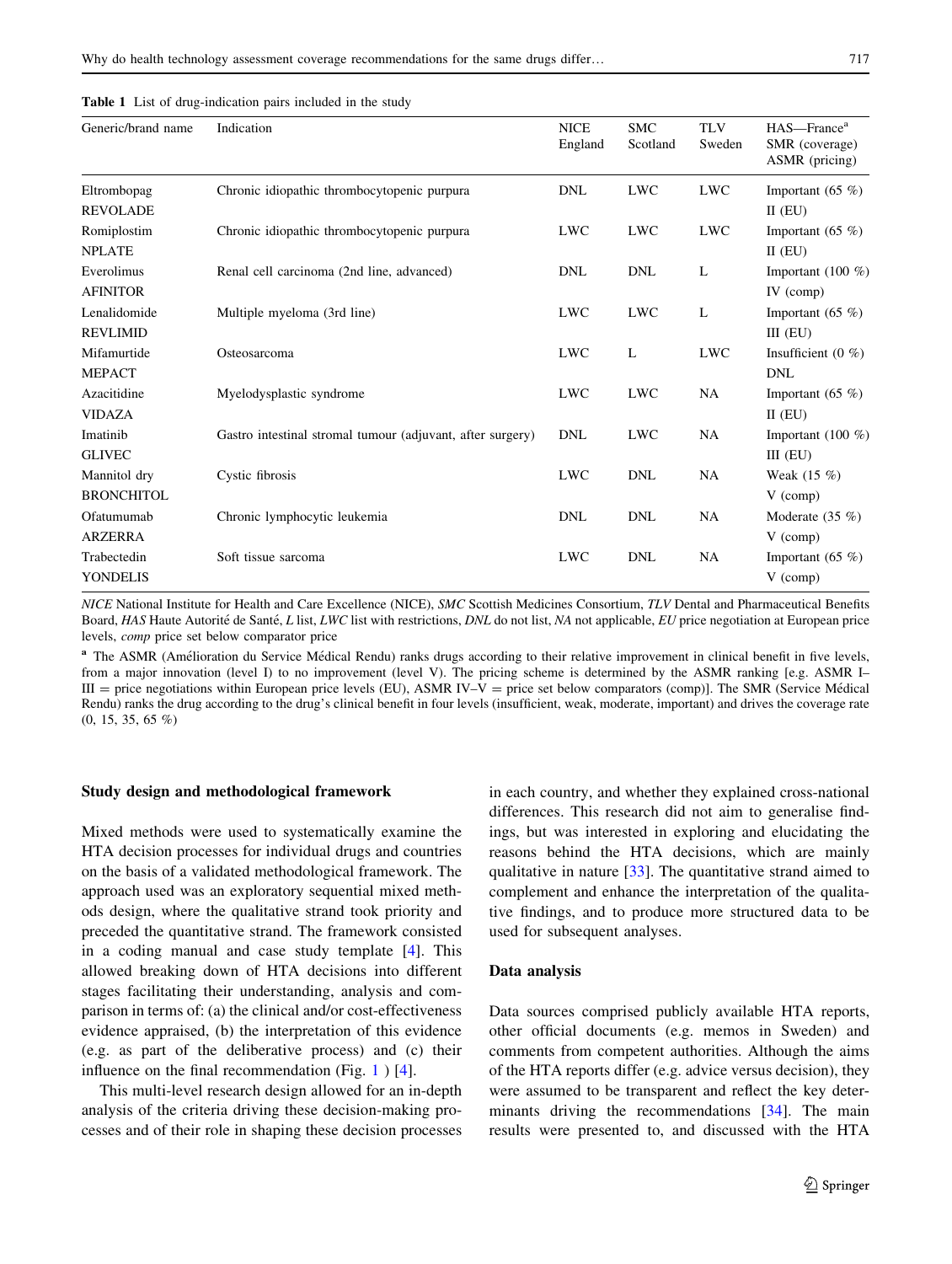<span id="page-3-0"></span>

Fig. 1 Methodological framework [\[4](#page-14-0)] applied to systematically compare HTA decision processes across countries. The HTA process was divided into 3 stages: the evidence appraised (e.g. trial type, clinical and safety endpoints, comparators, economic models), the interpretation of this evidence (e.g. nature of uncertainty, how it was dealt with and the influence of stakeholder input and ''other considerations'') and their influence on the final recommendation. Uncertain evidence was defined as evidence considered not fully

capturing the effects of a treatment in the intended population by the assessors. ''Other considerations'' was defined as the non-quantifiable or non-quantified considerations relating to treatment or disease characteristics not captured by routine methods of HTA (e.g. QALY). A number of criteria considered at each stage of the process were qualitatively collected, and quantitatively analysed to determine the criteria driving these decisions (vertical component) and the reasons for differences across countries (horizontal component) [[4](#page-14-0)]

bodies. Results were also regularly presented to HTA experts (e.g. Advance-HTA consortium) at various occasions, where feedback was collected. This contributed to ensuring that the interpretation of the decisions made by the researcher was accurate.

Qualitative analysis was conducted in the first stage of the research. On the basis of the framework, all the relevant information at each step of the decision process was identified. This information was compiled into existing case study forms to ensure its completeness and comparability across countries. Thematic analysis was undertaken to code this information in the HTA reports using the NVivo 10 software [\[35](#page-14-0)]. Coding was flexible and iterative with new codes being created for all newly identified criteria and included in the coding manual with their definition and coding rule, ensuring that the multiple dimensions of the decision-making process were captured. The HTA reports already coded were re-examined with these new codes, and adjustments were made if necessary. Intracoding reliability was tested for consistency of coding, and content validity for the representativeness and homogeneity of the information coded within codes [[36\]](#page-14-0). The data collected was exported into excel for analysis using different coding matrix queries.

The qualitative data collected were transformed into quantitative categorical nominal variables by exporting the data into Stata 13 [[37\]](#page-14-0). Thematic matrixes and descriptive statistics were used to determine types and frequencies of variables, their influence on the final recommendation, and how they compared across countries. Correspondence analysis was used to measure agency-specific risk preferences derived from the types of uncertainty, and value preferences derived from the ''other considerations'' identified [\[38](#page-14-0), [39\]](#page-14-0). It allowed measurement of the associations between these variables using the chi-squared statistic test of independence and facilitated the understanding of these complex relationships in a bi-dimensional graphical representation [\[40](#page-14-0)]. For comparability purposes, TLV was not included in this first part of the analysis but in a secondary analysis relying on the five drugs commonly appraised by all.

Descriptive statistics were used to measure the frequency of agreement across countries in their interpretation of the evidence. Cohen's kappa scores of cross-country agreement levels were measured to check the robustness of the results obtained by the primary metric, and was done so in a comparable manner given that it focused on each individual concern (uncertainty) raised that was common across settings [[41\]](#page-14-0). Two categories of agreement were measured: (a) the issues raised by each agency about the same evidence, and (b) how the same issues raised by at least two agencies were dealt with across settings. This allowed comparison of observed agreement with agreement expected by chance, ranging from poor  $(k = 0)$  to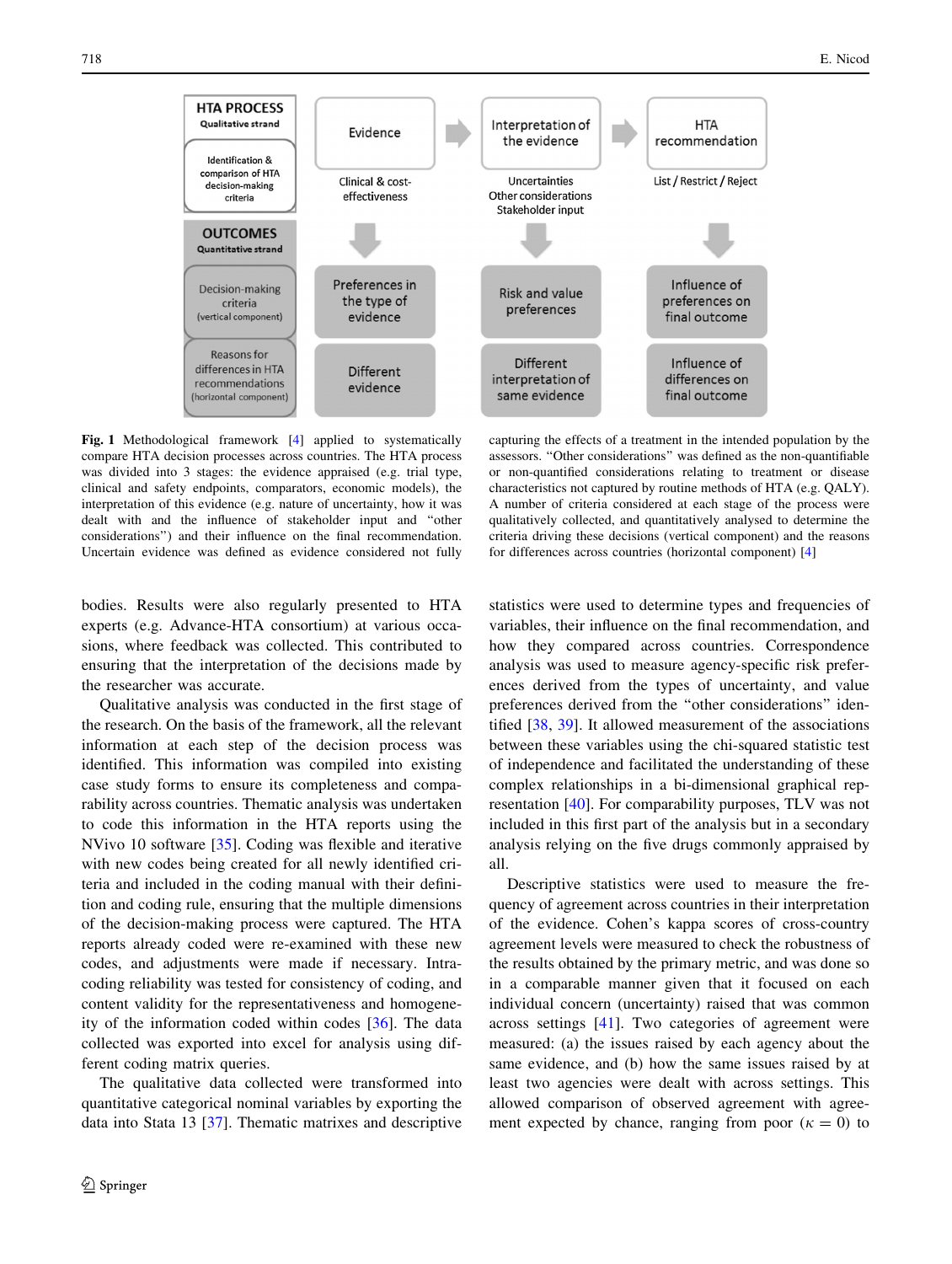perfect agreement ( $\kappa = 1$ ), and where negative values of  $\kappa$ correspond to cases when agreement was less than that expected by chance [[42\]](#page-14-0).

Finally, the analysis also aimed to identify those issues or considerations that relate to the rarity of these conditions, and understand and compare the different approaches to dealing with them across settings.

# **Results**

Six of the ten study drugs received diverging recommendations, e.g. positive or restricted in some countries and rejected in others (Table [1\)](#page-2-0). Out of the four remaining cases with homogeneous recommendations, romiplostim and lenalidomide were restricted in their indications in some countries and not in others, and ofatumumab was rejected by NICE and SMC and received the lowest ASMR V rating with a moderate SMR rating (30 % reimbursement rate). In only one case (azacitidine) were the recommendations issued really similar. Contrasting trends were also seen, where, for example, mifamurtide received a positive recommendation from NICE and SMC, but was considered insufficient and rejected by HAS. This rarely occurs in France as most drugs considered not to provide any additional benefit would receive an ASMR V rating. Another contrast between the recommendations issued based on cost-effectiveness and those based on clinical benefit (HAS) was seen for eltrombopag and imatinib, which received high ratings in France (important SMR and ASMR II–III), but were rejected and restricted by NICE and SMC, respectively. These examples emphasise the magnitude and contradictory nature of these differences. Implications for patients and society are significant in terms of access and efficiency in the use of healthcare resources. Results describe the similarities and differences identified at each stage of the decision process, how they compare across countries and contribute to explaining cross-country differences.

## Evidence

The same primary trials were considered, which were predominantly phase III RCTs for eight of the study drugs. For the two remaining drugs, the primary trials were phase II due to the early marketing authorisation received (e.g. trabectedin, ofatumumab). These primary trials had relatively small sample sizes (e.g. less than 300 participants in 60 % of trials) and decisions often relied on results from subgroup analyses (e.g. 50 % of cases). Comparators were standard care except two cases comparing different doses of the treatment under investigation (e.g. mannitol dry, trabectedin) and one case with no comparator (e.g. ofatumumab). For 80 % of the study drugs, the primary endpoints were surrogate and predominantly validated with the exception of ''time-to-progression'' for soft tissue sarcoma and ''platelet response'' for idiopathic thrombocytopenic purpura. In two cases, NICE's main outcome of interest was ''overall survival'' despite it not being the trial's primary endpoint (e.g. imatinib, ofatumumab).

The inclusion of the remaining non-primary trials had very little influence on the assessment. Outcomes from these trials were generally not reported, and when reported, the type of data provided was around safety (e.g. romiplostim, ofatumumab, eltrombopag), dosage research (e.g. eltrombopag) and historical controls (e.g. trabectedin).

Focusing on the economic evidence, similar cost-utility models were considered by NICE, SMC and TLV except for eltrombopag, for which a cost-minimisation analysis was considered by TLV. Additionally, the comparators used by NICE and SMC for eltrombopag were different: NICE considered conventional care, while SMC and TLV considered romiplostim. No cost-effectiveness models were included in the HAS reviews, as cost-effectiveness was not a requirement for first time approvals at the time of the study.

Different evidence was included by some agencies and not by others. When comparing the trials considered by NICE to those considered by SMC, TLV and HAS, 1 out of 19 trials, 4 out of 15, and 6 out of 23, respectively, were not included in the NICE appraisals. These included a database used to estimate HRQol data for trabectedin for SMC; two open-label trials (eltrombopag) and two registries (romiplostim) for TLV; and four phase II open-label trials (azacitidine, eltrombopag), one post-marketing surveillance survey (study extension for eltrombopag) and one indirect comparison (trabectedin) for HAS. HRQol data was not specifically reported in five out of ten cases, and in four other cases, it was not reported homogeneously across the board.

These differences in the evidence appraised were associated with differing HTA outcomes in five cases (Table [2\)](#page-5-0): (a) the inclusion of registry data for trabectedin by NICE as historical controls; (b) different primary endpoints for mifamurtide (''overall survival'' for NICE and "progression-free survival" for SMC, TLV and HAS); (c) the secondary endpoint ''severe bleeding events'' for eltrombopag only reported by NICE; (d) the lack of HRQol data in the assessment of eltrombopag for HAS; and (e) different economic models for eltrombopag.

#### Interpretation of the evidence

When appraising the evidence, a number of concerns were raised and recorded in the HTA reports. This ''uncertainty'' was identified 124 times  $(N_u)$  and grouped into ten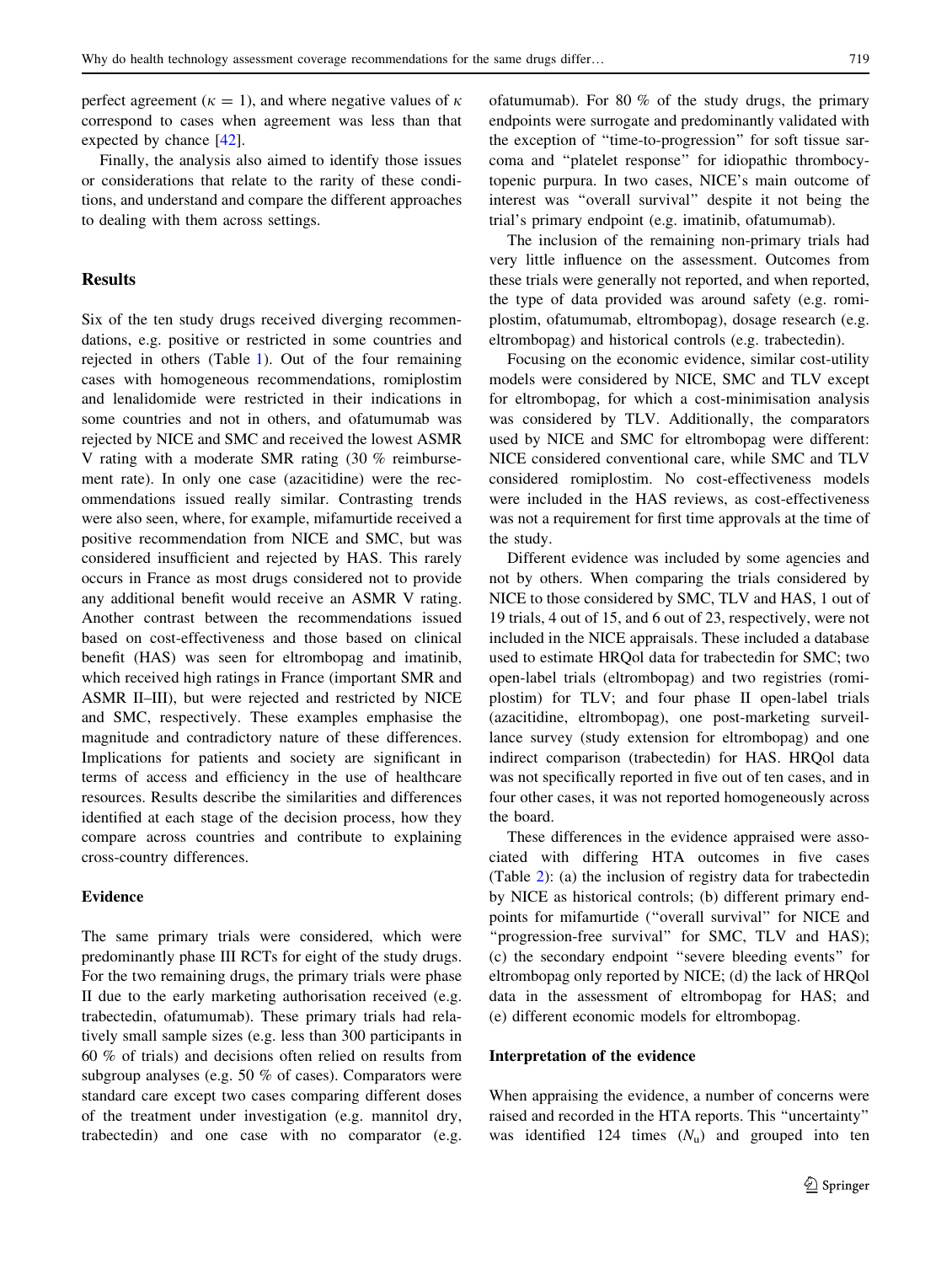| Drug and indication pair          |                                                        | Eltrombopag<br>Idiopathic<br>thrombocytopenic<br>purpura           | Imatinib<br>Gastro intestinal<br>stromal tumours<br>(adjuvant, after<br>surgery) | Mannitol dry<br>Cystic fibrosis                                                     | Mifamurtide<br>Osteosarcoma                                               | Trabectedin<br>Soft tissue<br>sarcoma                                                      |  |
|-----------------------------------|--------------------------------------------------------|--------------------------------------------------------------------|----------------------------------------------------------------------------------|-------------------------------------------------------------------------------------|---------------------------------------------------------------------------|--------------------------------------------------------------------------------------------|--|
| <b>HTA</b><br>recommendation      | Positively<br>appraised (list<br>or restricted)        | SMC, TLV, HAS<br>(ASMR II)                                         | SMC, HAS<br>(ASMR III)                                                           | NICE, HAS<br>(ASMRV)                                                                | NICE, SMC,<br><b>TLV</b>                                                  | NICE, HAS<br>(ASMRV)                                                                       |  |
|                                   | Rejected                                               | <b>NICE</b>                                                        | <b>NICE</b>                                                                      | <b>SMC</b>                                                                          | HAS                                                                       | <b>SMC</b>                                                                                 |  |
| Evidence                          | Differences in<br>the level of<br>evidence<br>reported | <b>×</b> Severe bleeding<br>events (WHO<br>grade $3-4$ )<br>(NICE) |                                                                                  |                                                                                     | $\vee$ Progression-<br>free survival $=$<br>primary<br>endpoint           | $\vee$ Use of registry<br>data as<br>historical<br>controls                                |  |
|                                   |                                                        | <b>*</b> Lack of Qol data<br>(HAS)                                 |                                                                                  |                                                                                     | (SMC, TLV,<br>HAS)                                                        | (NICE)                                                                                     |  |
|                                   |                                                        | Qol data included<br>for NICE, SMC<br>and TLV                      |                                                                                  |                                                                                     | <b>×</b> Overal<br>$survival =$<br>primary<br>endpoint                    |                                                                                            |  |
|                                   |                                                        | <b>* CUA-standard</b><br>care (NICE)                               |                                                                                  |                                                                                     | (NICE)                                                                    |                                                                                            |  |
|                                   |                                                        | $\checkmark$ CUA-<br>romiplostim<br>(SMC)                          |                                                                                  |                                                                                     |                                                                           |                                                                                            |  |
|                                   |                                                        | $\boldsymbol{\nu}$ CMA-<br>romiplostim<br>(TLV)                    |                                                                                  |                                                                                     |                                                                           |                                                                                            |  |
| Interpretation of<br>the evidence | Different<br>interpretation<br>of the same             |                                                                    | Short trial duration<br>× NICE, SMC<br>Not raised by HAS                         | No reduction in<br>hospital days and<br>use of antibiotics                          |                                                                           |                                                                                            |  |
|                                   | evidence<br>appraised                                  |                                                                    |                                                                                  | $\times$ HAS<br>Not raised by SMC,<br><b>NICE</b>                                   |                                                                           |                                                                                            |  |
|                                   |                                                        |                                                                    |                                                                                  | Qol not improved                                                                    |                                                                           |                                                                                            |  |
|                                   |                                                        |                                                                    |                                                                                  | $\times$ HAS<br>$\boldsymbol{\nu}$ nice                                             |                                                                           |                                                                                            |  |
|                                   | Different<br>interpretation                            | Short trial duration<br>× NICE (experts),                          | Overall survival<br>not                                                          | Not raised by SMC<br>Risk of<br>bronchospasms                                       | Risk of<br>interaction                                                    | Lack of<br>comparative                                                                     |  |
|                                   | of the same<br>uncertainty                             | SMC, TLV<br>$\blacktriangleright$ HAS (same as<br>comparator)      | significantly<br>improved<br>$\times$ NICE<br>$\checkmark$ SMC (orphan)          | $\times$ HAS<br>$\blacktriangleright$ NICE (expert<br>opinion)<br>Not raised by SMC | between<br>treatments<br>× HAS (other<br>study)<br>$\checkmark$ NICE, SMC | evidence<br>(phase II non-<br>comparative<br>pivotal trial)<br>$\times$ HAS                |  |
|                                   |                                                        |                                                                    | $\blacktriangleright$ HAS (on-going<br>trial)                                    |                                                                                     | (expert)<br>opinion), TLV<br>(longer-term<br>data)                        | $\checkmark$ NICE (rarity,<br>early marketing<br>authorisation,<br>historical<br>controls) |  |
|                                   |                                                        |                                                                    |                                                                                  |                                                                                     |                                                                           | $\checkmark$ SMC (rarity,<br>investigational<br>nature of the<br>treatment)                |  |

<span id="page-5-0"></span>Table 2 Cases where differences at each step of the HTA process explain differences in HTA recommendations

NICE National Institute for Health and Care Excellence, SMC Scottish Medicines Consortium, TLV Pharmaceutical Benefits Board, HAS Haute autorité de Santé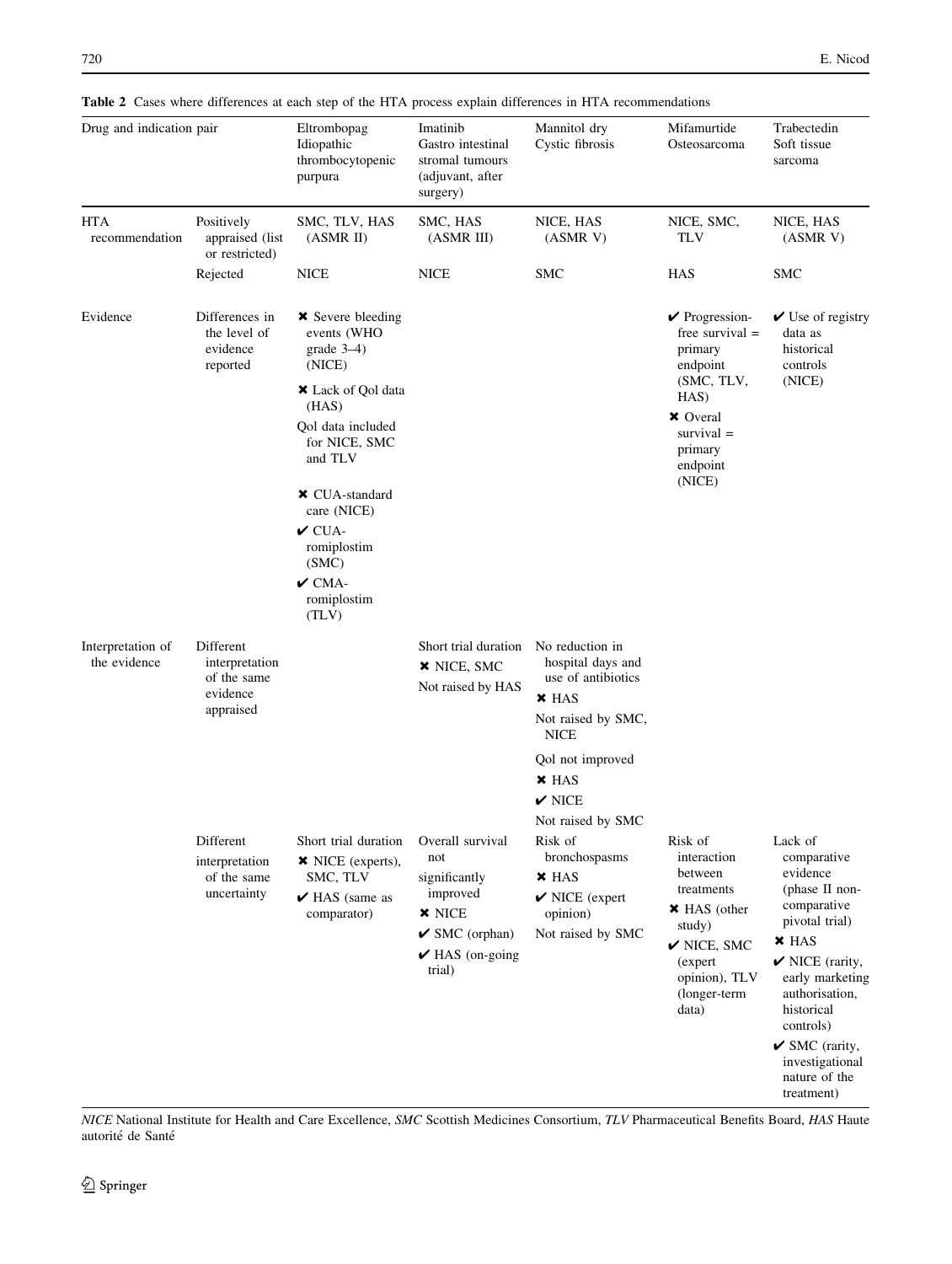<span id="page-6-0"></span>categories, depending on the type of concern raised (Fig. 2). This interpretative component occurs during the deliberative process, during which these concerns may or may not be considered acceptable based on the decisionmakers' judgments, and, in some instances, on stakeholder input. Their judgment may be influenced by ''other considerations'' relating to disease and treatment characteristics, which may not be captured in the standard estimates of HTA. In this respect, 125 individual ''other considerations''  $(N<sub>oc</sub>)$  were identified and grouped into 16 categories (Fig. 2).

The correspondence analysis biplot illustrates agencyspecific risk preferences for these ten drugs, identifying the types of concerns that one agency is more likely to raise compared to another agency (Fig. [3\)](#page-7-0). NICE was relatively more concerned about population generalizability compared to HAS, which was more concerned about issues related to the treatment's administration and provision (horizontal axis). In contrast, SMC was relatively more concerned about population generalizability and the treatment's benefit, and HAS about quality of life improvement and safety (vertical axis). Conducting the same analysis across the five study drugs commonly appraised, similar results were seen, with additionally NICE being relatively more likely to be concerned about sample size, HAS with the duration of the study, and TLV about the treatment's administration and provision.

The same analysis was undertaken focusing on disease and treatment characteristics, to understand the trends in the types of value judgments made across settings and for these ten drugs. Focusing on preferences relating to disease characteristics (Fig. [4\)](#page-8-0), NICE was relatively more likely to account for existing treatment alternatives, clinical practice and the impact of the disease on the patient's surroundings, whereas SMC and HAS were more likely to value rarity and unmet need (horizontal axis). In contrast, HAS was relatively more likely to value the nature of the disease compared to SMC, which was more likely to value the



Fig. 2 Illustrates the number of cases where clinical uncertainties and ''other considerations'' were identified influencing the decision process in each country. In total 124 clinical uncertainties were identified across the 35 country drug-indication pairs grouped into ten categories, and 125 ''other considerations'' grouped into 16 categories. The latter 16 categories were further distinguished between those that relate to living with the disease in question, from those to taking the treatment. The representation of each group was ordered such that the more frequently identified clinical uncertainty, diseaserelated and treatment-related ''other considerations'' are represented at the top of the graph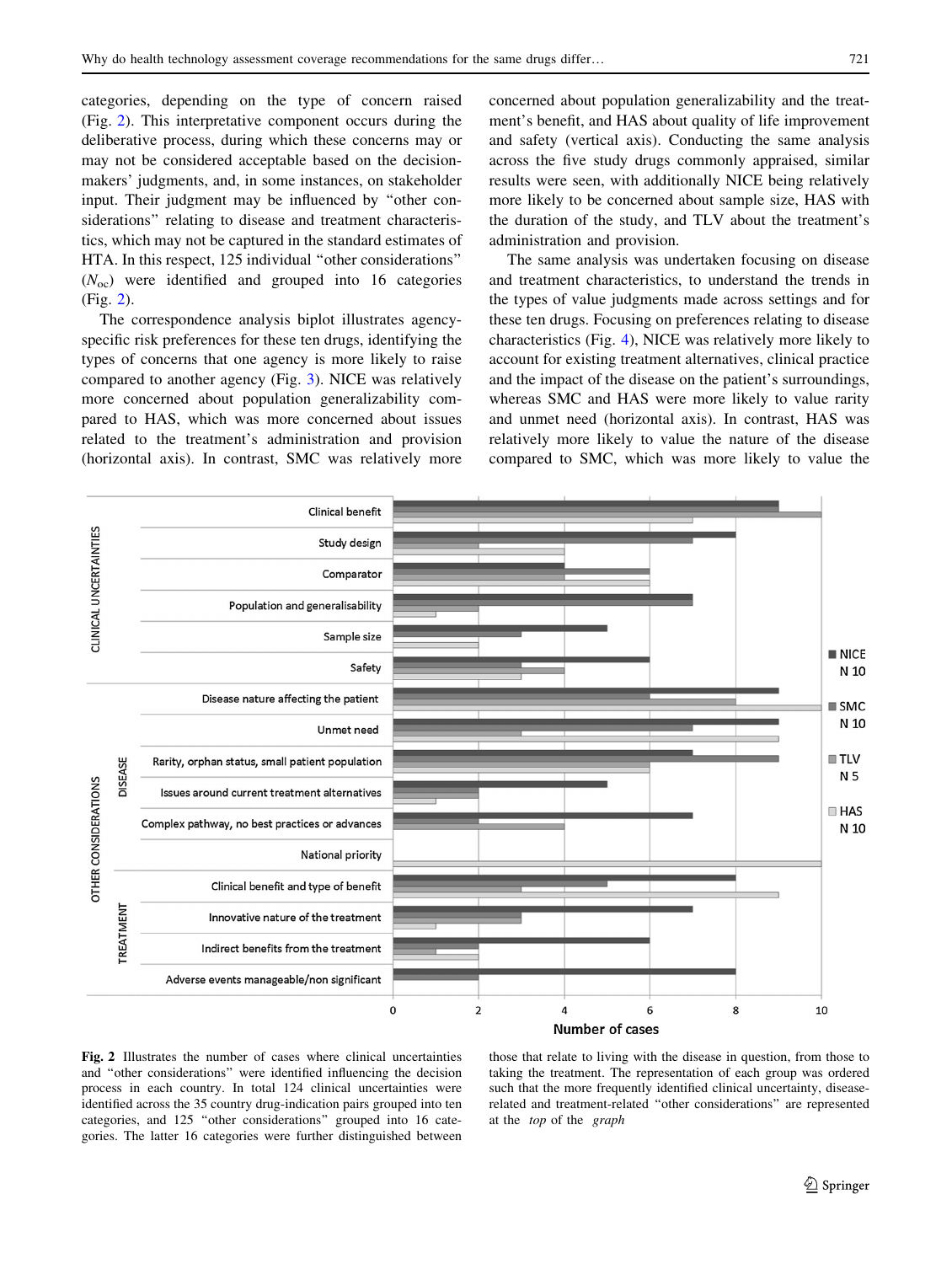<span id="page-7-0"></span>

Fig. 3 This figure represents the correspondence analysis biplot illustrating the relative associations between the HTA bodies and the clinical uncertainties raised by each HTA body. Although the null hypothesis of independence was rejected ( $\chi^2 = 18.80$ ;  $p = 0.4040$ ), it provides an indication about specific risk preferences. On the horizontal axis (67.5 % of the variation), NICE is more likely to be concerned about population generalizability and conformity to clinical practice than HAS, which was more concerned about issues relating to the treatment's administration and provision, and the duration of the trial. On the vertical axis (32.5 % of the variation), SMC was more likely to be concerned about population generalizability and the treatment's benefit, and HAS about quality of life improvement and safety. Conducting the same analysis across the five

condition's rarity (vertical axis). Conducting the same analysis across the five drugs appraised by all agencies, TLV was additionally relatively more likely to value the nature of the condition (e.g. disease severity). Correspondence analysis examining relative value preferences around treatment characteristics across the ten study drugs (Fig. [4\)](#page-8-0) showed that NICE was relatively more likely to value the treatment's safety and challenges in conducting RCTs, and HAS the drug's clinical benefit compared to the other agencies. Conducting the same analysis across the five drugs commonly appraised, similar conclusions were reached where additionally TLV was relatively more likely to value the treatment's innovativeness.

The risk and value preferences identified across the ten study drugs may have influenced these processes and contributed to explaining cross-country differences. Examining each of the concerns more in depth, only 14.5 % of the uncertainties identified (18 of the  $N_u = 124$ ) were commonly raised by all agencies, the remainder having been raised by only one or some of the agencies.

study drugs appraised by all agencies, a non-significant association between variables was seen, likely due to the small sample size  $(\gamma^2 = 27.95; p = 0.3451)$ . Nevertheless, similar results were seen, with additionally NICE being relatively more likely to be concerned about sample size, HAS with the duration of the study, and TLV about the treatment's administration and provision. NICE National Institute for Health and Care Excellence, SMC Scottish Medicines Consortium, TLV Dental and Pharmaceutical Benefits Board HAS Haute Autorité de Santé, Qol quality of life, safety safety assessment, design trial design, comparator comparator, duration duration of the trial, administration administration and provision of the treatment, benefit benefit of the treatment, size sample size, population population generalizability, practice clinical practice

This was further confirmed when measuring agreement in the clinical uncertainties raised when appraising the same evidence between two agencies, which ranged from poor to less than expected by chance ( $\kappa$  range  $-0.30$  to 0.08) (Table [3\)](#page-9-0). In four cases, these differences in interpreting the same evidence related to one of the main reasons for the final decision (Table [2](#page-5-0)). For imatinib, the primary trial length was deemed too short by NICE and SMC; this was not highlighted by HAS. Additionally, the secondary endpoint ''overall survival'', considered by NICE as the main parameter of interest, was not significantly improved, negatively influencing the decision (e.g. imatinib was rejected by NICE). For mannitol dry, the lack of improvement in hospital days and antibiotic use reduction was a concern for HAS, but not for NICE or SMC, further illustrating the impact that agency-specific risk preferences may have on decisions (HAS was relatively more concerned about issues relating to the treatment's administration and provision compared to the other agencies, Fig. 3). The lack of improvement of HRQol negatively influenced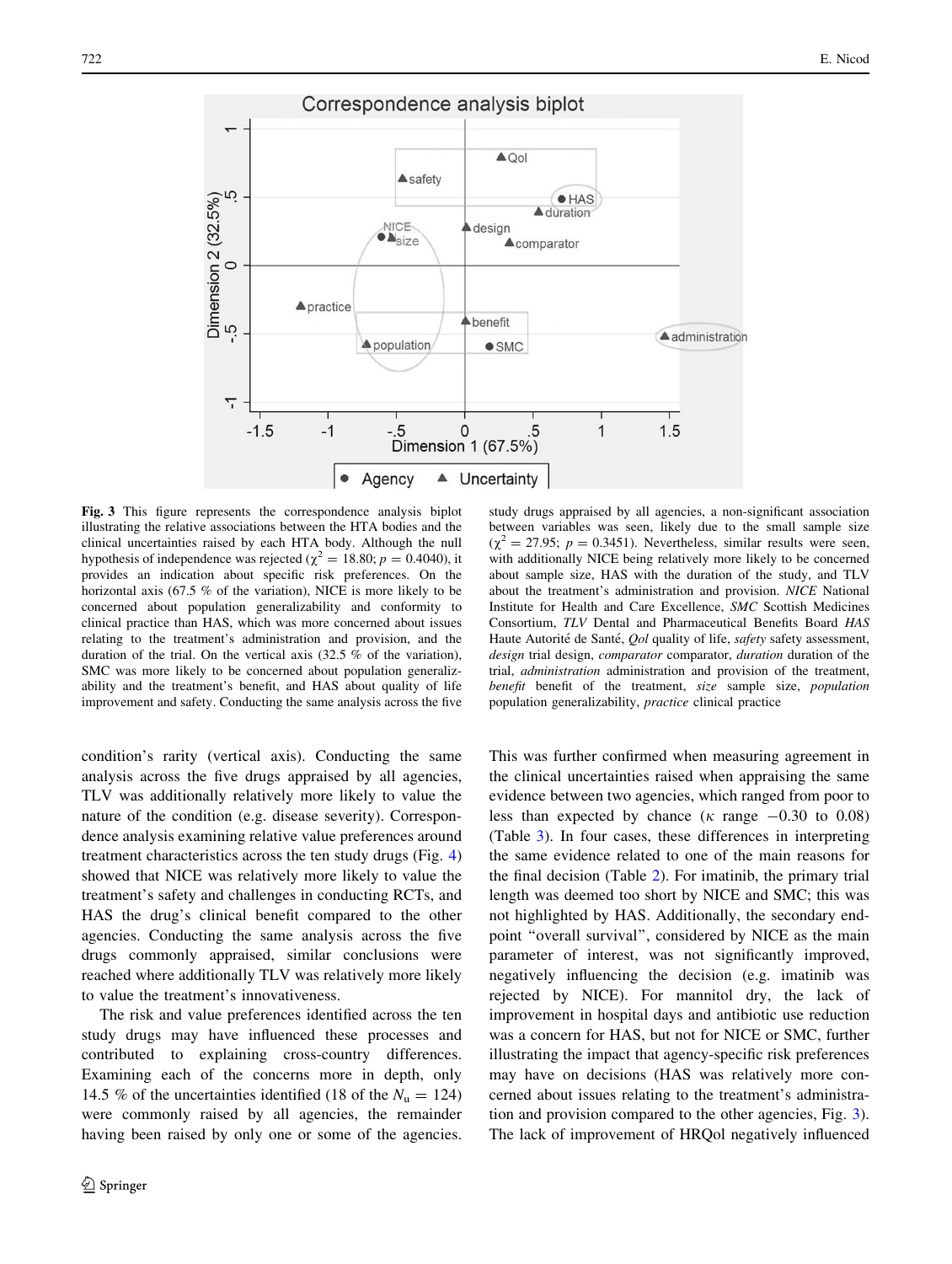<span id="page-8-0"></span>

Fig. 4 Correspondence analysis biplot illustrating the relative associations between the HTA bodies and disease (left) and treatment characteristics (right). The figure to the left represents the statistically significant relative associations between the HTA bodies and disease characteristics ( $\chi^2 = 40.05$ ;  $p = 0.0008$ ). On the horizontal axis (72.1 % of the variation), NICE was more likely to account for existing treatment alternatives, clinical practice and the impact of the disease on the patient's surroundings, whereas SMC and HAS for rarity and unmet need. On the vertical axis (27.9 % of the variation), HAS was more likely to value the nature of the disease, and SMC the rarity of the condition. Conducting the same analysis across the five drugs appraised by all agencies, associations were statistically significant ( $\chi^2 = 47.37$ ;  $p = 0.0008$ ). Preferences for NICE, SMC and HAS were similar, whereas TLV was relatively more likely to value the nature of the condition (e.g. disease severity). The figure to the right illustrates the significant relative associations between the HTA bodies and treatment characteristics ( $\chi^2 = 29.46$ ;  $p = 0.0011$ ). On the horizontal axis (93.5 % of the variation), NICE was relatively more likely to value the treatment's safety and challenges in conducting RCTs, and HAS the drug's clinical benefit compared to

HAS's decision (ASMR V, in line with findings from Fig. [3](#page-7-0)), and was also raised by NICE, who acknowledged that current measures do not fully capture the treatment and disease effects; this was not highlighted by SMC.

Agreement between two agencies was reached if a concern was considered addressed or not by both, and disagreement if addressed by one and not the other. There was agreement for 13 and disagreement for five of the 18 concerns commonly raised. When comparing agreement in how agencies dealt with the same concerns across pairs of countries, it varied, ranging between moderate to lower than expected by chance, depending on the agencies ( $\kappa$ range  $-0.50$  to 1.0) (Table [3\)](#page-9-0).

Between 5 and 51 % of these clinical uncertainties  $(N<sub>u</sub> = 124)$ , depending on the country, were addressed through various means (51 % of  $n_u^{\text{nice}} = 68$  uncertainties for NICE; 12 % of  $n_{\rm u}^{\rm sinc} = 60$  for SMC; 47 % of  $n_{\rm u}^{\rm uv} = 21$ 

other agencies. On the vertical axis, relationships were relatively less meaningful given that only 6.5 % of the variation was captured. Conducting the same analysis across the four drugs appraised by all four agencies, similar conclusions were reached ( $\chi^2 = 21.05$ ;  $p = 0.0496$ ). Additionally, TLV was relatively more likely to value the innovativeness of the treatment compared to the other agencies. NICE National Institute for Health and Care Excellence (NICE), SMC Scottish Medicines Consortium, TLV Dental and Pharmaceutical Benefits Board, HAS Haute Autorité de Santé, rare rarity, small sample size, orphan drug, unmet unmet need, nature nature of the condition and its impact on the patient, pathway complex pathway, no best practice, alternative issues around current alternatives, cost cost burden of current treatment alternatives, *nature* surr disease nature affecting the patient's surroundings, withdraw withdrawals from effects not related to the treatment, mgt\_comp issues around the management of treatment alternatives, benefit clinical benefit and type of benefit, outcome indirect benefits from the treatment, innovative innovative nature of the treatment, AES adverse events from the treatment manageable or non-significant, RCT challenges in conducting RCTs, indications additional indications of treatment

for TLV; and 5 % of  $n_u^{\text{has}} = 44$  for HAS). First, stakeholder input was used to confirm the plausibility of a (uncertain) clinical claim. Second, the uncertainties were raised but nevertheless considered acceptable by the Appraisal Committee. Third, greater uncertainty was accepted given the rarity of the condition or accounting for non-primary evidence. In three cases, differences in the interpretation of evidence were also one of the main reasons for the final recommendation (Table [2](#page-5-0)). Two of these were based on expert opinion: the risk of bronchospasms was deemed minimal by NICE clinical experts for mannitol dry, and the risk of interactions with other treatments was deemed minimal by clinical experts from NICE and SMC for mifamurtide. In one case (trabectedin), the lack of comparative data for the primary phase II trial was a concern for all but was addressed differently. It was deemed acceptable given the rarity of the condition and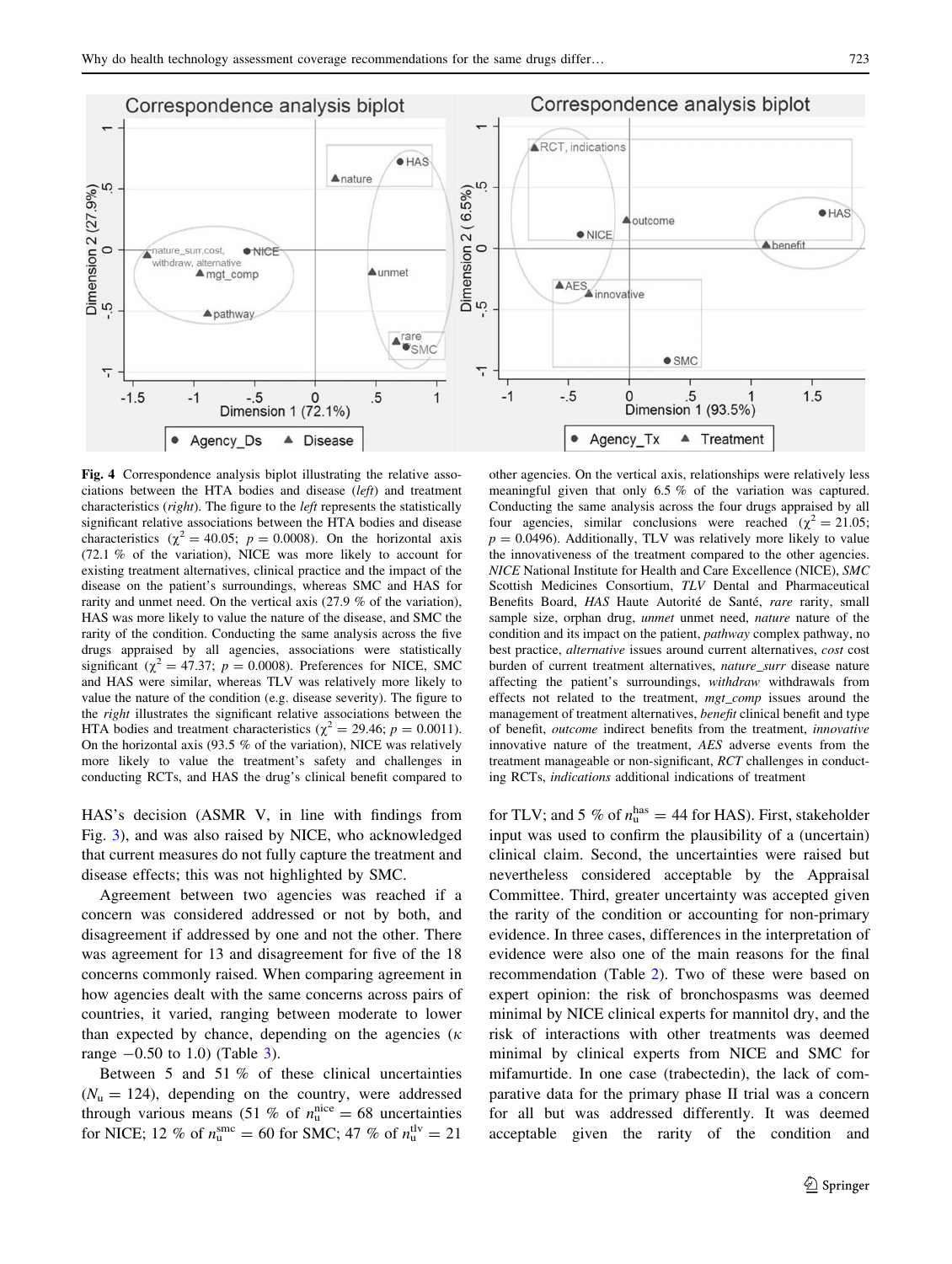<span id="page-9-0"></span>Table 3 Agreement between HTA bodies in the uncertainty raised about the same evidence (raised versus not raised); and when the same uncertainty was raised, agreement about how it was dealt with (addressed versus not addressed)

| Kappa scores<br>(95 % confidence intervals)<br>standard error (SE)<br>number of observations $(n)$ | Level of agreement in the uncertainties raised (raised versus not raised) |                         |                         |                             |                         |  |  |
|----------------------------------------------------------------------------------------------------|---------------------------------------------------------------------------|-------------------------|-------------------------|-----------------------------|-------------------------|--|--|
| Level of agreement in interpreting the same                                                        |                                                                           | <b>NICE</b>             | <b>SMC</b>              | <b>TLV</b>                  | <b>HAS</b>              |  |  |
| uncertainties                                                                                      | NICE 1                                                                    |                         | $-0.06$                 | $-0.15$                     | 0.01                    |  |  |
| (addressed versus not addressed)                                                                   |                                                                           |                         | $(-0.235)$ to<br>0.124) | $(-0.434)$ to<br>0.143)     | $(-0.172)$ to<br>0.183) |  |  |
|                                                                                                    |                                                                           |                         | $SE = 0.091$            | $SE = 0.147$                | $SE = 0.090$            |  |  |
|                                                                                                    |                                                                           |                         | $n = 117$               | $n = 44$                    | $n = 110$               |  |  |
|                                                                                                    | <b>SMC</b>                                                                | 0.51                    | 1                       | $-0.30$                     | 0.08                    |  |  |
|                                                                                                    |                                                                           | $(0.203 - 0.814)$       |                         | $(-0.588)$ to               | $(-0.108)$ to           |  |  |
|                                                                                                    |                                                                           | $SE = 0.156$            |                         | 0.018)                      | 0.261)                  |  |  |
|                                                                                                    |                                                                           | $n = 29$                |                         | $SE = 0.145$                | $SE = 0.094$            |  |  |
|                                                                                                    |                                                                           |                         |                         | $n = 43$                    | $n = 110$               |  |  |
|                                                                                                    | <b>TLV</b>                                                                | 1.00                    | 0.72                    | 1                           | $-0.07$                 |  |  |
|                                                                                                    |                                                                           | $(1.00-1.00)$           | $(0.232 - 1.00)$        |                             | $(-0.324)$ to           |  |  |
|                                                                                                    |                                                                           | $SE = 0.00$             | $SE = 0.249$            |                             | 0.180                   |  |  |
|                                                                                                    |                                                                           | $n=7$                   | $n=7$                   |                             | $SE = 0.128$            |  |  |
|                                                                                                    |                                                                           |                         |                         |                             | $n = 44$                |  |  |
|                                                                                                    | <b>HAS</b>                                                                | $-0.08$                 | 0.18                    | $-0.50$                     | $\mathbf{1}$            |  |  |
|                                                                                                    |                                                                           | $(-0.227)$ to<br>0.067) | $(-0.272)$ to<br>0.630) | $(-1.00 \text{ to } 0.235)$ |                         |  |  |
|                                                                                                    |                                                                           |                         |                         | $SE = 0.375$                |                         |  |  |
|                                                                                                    |                                                                           | $SE = 0.075$            | $SE = 0.230$            | $n = 4$                     |                         |  |  |
|                                                                                                    |                                                                           | $n = 24$                | $n = 22$                |                             |                         |  |  |

Cohen's kappa scores ( $\kappa$ ) rank agreement levels from poor ( $\kappa = 0$ ) to perfect agreement ( $\kappa = 1$ ) and where minus values of  $\kappa$  correspond to cases when agreement was less than expected by chance

NICE National Institute for Health and Care Excellence (NICE), SMC Scottish Medicines Consortium, TLV Dental and Pharmaceutical Benefits Board, HAS Haute Autorité de Santé

investigational nature of the treatment by NICE and SMC; additionally NICE accounted for registry data as historical controls; in contrast, it was not deemed acceptable by HAS.

A number of additional ''other considerations'' were also put forward by the agencies as one of the reasons for the final recommendation, and associated with differing final outcomes. In a number of cases, greater flexibility was granted to the ICER and uncertainty on the basis of the following considerations that relate to agency-specific modulators: (a) SMC modifiers (5/10 drugs), (b) NICE endof-life supplementary advice (4/10 drugs) [[43\]](#page-14-0), or (c) disease severity at TLV (all five drugs). In particular, four drugs fulfilled the NICE end-of-life criteria, where three were considered cost-effective with an ICER lower than £50,000/QALY (lenalidomide, azacitidine, trabectedin), and one not cost-effective with an ICER greater than £50,000/QALY (everolimus). Similarly, the high ICERs were accepted by SMC for lenalidomide and azacitidine, given the SMC modifiers, and by TLV for lenalidomide, given the severity of the disease.

There were also a number of process-specific modulators rendering the ICER more acceptable, that contributed to explaining cross-country differences: (a) patient access schemes at NICE (7/10 drugs) and SMC (3/10 drugs), (b) lower discount rates accepted by NICE and SMC (1/10 drugs), (c) imposing a restriction by NICE (3/10 drugs) and SMC (4/10 drugs), (d) imposing a re-assessment by TLV (2/5 drugs) and HAS [8/10 under a temporary authorisation scheme (ATU)]. For example, uncertainty was addressed for lenalidomide by imposing a third line restriction (SMC, NICE), or a future re-assessment once more evidence is collected (TLV). Another modulating factor was the ability to implement a lower discount rate on costs and effects captured in the model, as was seen for mifamurtide by NICE and SMC, whereas the high ICER was acceptable for TLV given the severity of the condition, but was rejected by HAS for the reasons discussed in the next paragraph.

A final contrast was seen when assessing cost-effectiveness versus clinical benefit, also resulting in opposite conclusions. A number of compounds rejected by NICE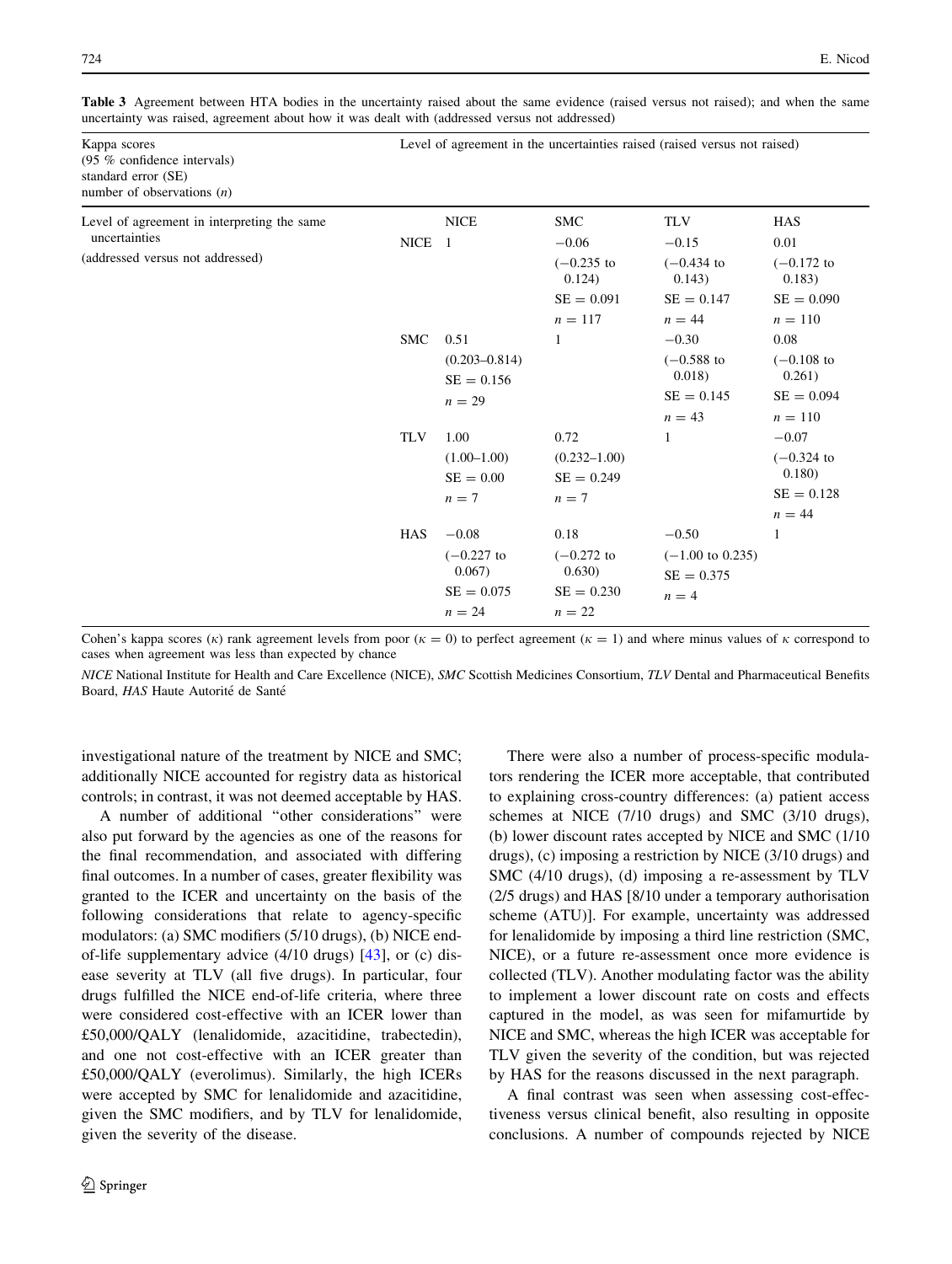and SMC received an important SMR rating with a 65–100 % coverage rate (e.g. eltrombopag, everolimus, imatinib), and a high ASMR rating associated with a more favourable pricing scheme (e.g. eltrombopag, imatinib). The negative recommendations issued by NICE and SMC were due to the high ICER and main parameter of interest included. There were also drugs positively appraised by NICE and SMC, which received very low SMR ratings [e.g. moderate  $(30 \%)$  and weak  $(15 \%)$  coverage] and an ASMR V or a rejection by HAS (e.g. mannitol dry, ofatumumab, mifamurtide). This was because of the lack of comparative data as a result of the early marketing authorisation granted (ofatumumab) and early scientific advice received (mannitol dry), or the highly uncertain evidence presented (mifamurtide). Mannitol dry and mifamurtide also had in common that they were the only two drugs that were not part of the temporary authorisation scheme (ATU) in France.

## Discussion and policy implications

This study adopted a mixed methods research design based on an existing methodological framework to investigate HTA decision processes for ten drug and indication pairs across four countries, and showed important variations and contradictory trends across countries. Differences at each stage of the HTA process were identified, partly explaining the reasons for differing HTA recommendations across countries, while illustrating the complexity of these processes. First, heterogeneity was seen in the evidence accounted for, in the interpretation of the same evidence, and in the different ways of dealing with the same uncertainty (Table [2](#page-5-0)). These were influenced by the evidentiary, risk and value preferences identified across the ten study drugs. The differences in interpreting the same evidence were partially explained by varying levels and types of stakeholder input, the consideration (or not) of the drug's orphan status or investigational nature, the consideration of additional qualitative criteria (e.g. innovation, unmet need), the presence of another study, or as part of the decisionmaker's judgment during deliberation. There were also a number of decision modulators that contributed to a greater acceptance of uncertainty or higher and uncertain ICERs. These included agency-specific modulators, pertaining to agency-specific elicited or non-elicited societal preferences, such as the SMC modifiers, NICE's end-of-life supplementary advice and disease severity for TLV. There were also process-specific modulators, which included the ability to implement patient access schemes or lower discount rates, or to impose restrictions or future re-assessments. There were also consequences from the HTA approach used (clinical or cost-effectiveness) on the final decision.

Results from this in-depth analysis of ten orphan drugs suggest that HTA is not a simple analysis of clinical and/or cost-effectiveness, but remains a flexible process subject to the decision maker's interpretation about uncertainty and social values as part of the deliberative process of HTA. This study contributes to shedding light on some of the factors being accounted for, which may not necessarily be explicitly defined as part of the decision process. Policymakers should be aware of the more comprehensive set of factors accounted for in these decisions, and the different ways of applying HTA, including how countries dealt with the issues specific to—but not limited to—orphan drugs. The implications of these findings are discussed here, together with the study limitations.

#### Contrasting applications of HTA

A first contrast was seen between the HTA recommendations driven by cost-effectiveness and those by clinical benefit. Some drugs with a recognised positive clinical benefit in France were rejected in some, but not all, of the other countries partly due to their high ICER (e.g. everolimus, eltrombopag). This finding is in line with one study that compared NICE coverage and HAS ASMR decisions for a sample of anticancer drugs, showing a significant association between the QALY gain and ASMR ratings, but none when accounting for costs (ICER) [[8\]](#page-14-0). This also has implications on price, which is driven by the ASMR assessment. Economic evaluation has recently been implemented by HAS to support price negotiations for those drugs with an ASMR I-III rating (significant to major improvement in clinical benefit). In such cases, the economic evaluation acts as an additional criterion to be accounted for by the French Economic Committee for Healthcare Products (CEPS) when negotiating prices, giving more weight to the concept of value and value for money. This two-step approach may, however, have negative implications on the price of those orphan drugs considered to have a minor or no improvement in clinical benefit (ASMR IV-V). As illustrated in the case studies analysed, those drugs with very uncertain evidence (due to the lack of comparative data) received low ASMR ratings, where their price will be set lower than comparator prices. In the other study countries, their assessments based on economic evaluation approaches allow for various techniques to deal with uncertainty (e.g. sensitivity analysis), which subsequently may also influence the ICER estimate and drug pricing.

Further contrasts were also seen within those countries assessing cost-effectiveness. The acceptability of the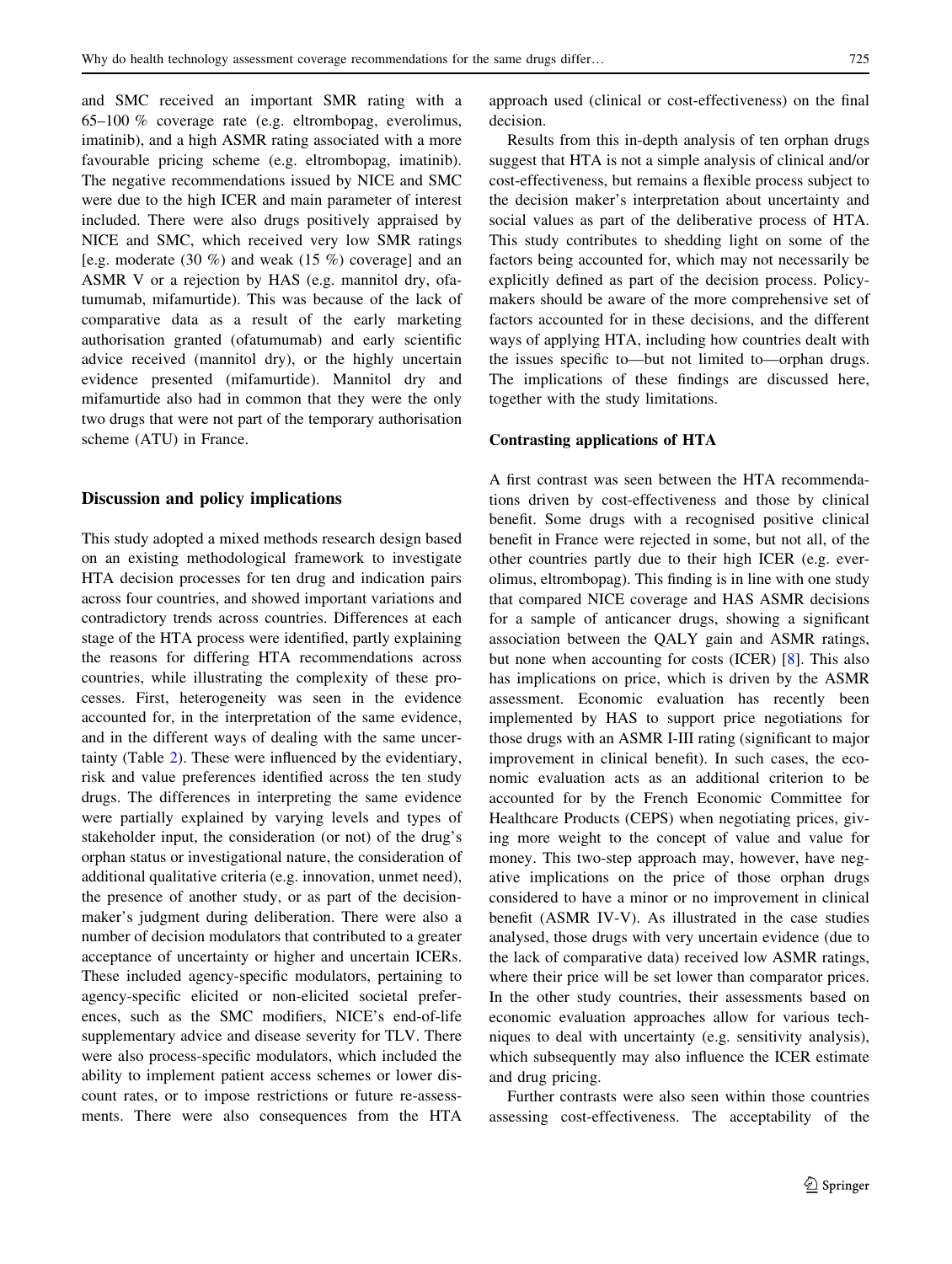ICER, based on similar economic models and comparators, differed due to the agency-specific or process-specific modulators identified: (a) disease severity for TLV, (b) SMC modifiers, (c) patient access schemes, (d) NICE end-of-life criteria, (e) imposing restrictions, or (f) continuous data generation and future re-assessment. The first four reflect adjusted willingness-to-pay thresholds and special considerations for orphan drugs, while the latter two cases relate to the ability to modulate the ICER by identifying circumstances or subgroups for which the treatment is cost-effective, or accepting greater uncertainty for a limited period of time until more evidence is generated. Findings for Sweden are in line with a recent study that demonstrated the positive impact of disease severity on reimbursement decisions, despite severity not being explicitly defined [[44\]](#page-14-0). The ability to implement patient access schemes is another way of improving the cost-effectiveness and/or uncertainty [[45\]](#page-14-0), and providing earlier access to these treatments [\[46](#page-15-0)]. Their effects on innovation and expected returns are still unclear [[47\]](#page-15-0), and a number of issues around their implementation have been already noted [[48\]](#page-15-0). Additionally, in those countries that have the ability to implement process-specific modulators (e.g. patient access schemes), this study showed that their application was not the same nor consistent across countries or drugs.

# Dealing with rare conditions

Results illustrate the type of issues encountered when dealing with orphan drugs in terms of the nature of the evidence presented (e.g. sample size, phase II primary trials, subgroup data, surrogate endpoints, lack of comparative data) and the types of issues highlighted by the HTA bodies (e.g. small sample size, insufficient statistical power, surrogate endpoints, subgroup data, etc.), corre-sponding to what characterises orphan drugs [[49,](#page-15-0) [50](#page-15-0)]. Different ways in dealing with this imperfect evidence were seen. In some cases, these issues relating, but not specific to orphan drugs were considered acceptable through various means as highlighted in this study. This included the specific consideration of the condition's rarity or the recognised difficulties in recruiting sufficient patient numbers in trials, as highlighted by TLV for eltrombopag or NICE for mifamurtide and romiplostim. In other circumstances (e.g. dealing with subgroup populations), some issues remained inconclusive for all because of their lack of statistical power or retrospective nature (e.g. azacitidine or mannitol). When comparing the prevalence rates used by SMC in their budget impact analysis and the HTA recommendations issued, two observations arise. The three drugs treating less than 20 patients per year (ofatumumab, mifamurtide, trabectedin) had generally poorer outcomes: they all received the poorest ASMR (V) rating, and were more likely to be rejected by the other agencies (ofatumumab by all, trabectedin by SMC). This was a consequence of the lower quality of the evidence from small sample sizes or the lack of comparative data. In the ''more prevalent'' rare conditions analysed (between 200 and 300 patients per year in Scotland), similar issues were encountered but to a lesser extent were these linked to the small sample size (eltrombopag, mannitol dry). These experiences could be a good starting point for generating the circumstances under which small sample sizes or other issues specific to rare diseases may be acceptable due to the rarity of the condition, also ensuring these are accounted for consistently across cases.

Results also suggest possible misalignments between the incentives implemented for marketing authorisation and their effect at HTA level. For three drugs, the evidence presented was very uncertain due to its low quality and lack of comparative data (e.g. mannitol dry, ofatumumab, trabectedin). This was a consequence of the early marketing authorisation granted or early scientific advice received, which negatively influenced the HTA decisions made: low ASMR ratings (V) in France and rejected in the other countries. Two exceptions, however, were identified (NICE's recommendations for mannitol dry and trabectedin), where uncertainty was deemed acceptable thanks to the different mechanisms modulating the ICER or to the consideration of other forms of evidence (e.g. historical controls, other considerations). These examples may constitute ways forward in dealing with such scenarios in the future. Additionally in France, all study drugs were made available as part of their temporary authorisation scheme (ATU), with the exception of mannitol dry and mifamurtide. The former received an ASMR V rating and the latter was rejected, which occurs very rarely in France. This may imply that continuous data collection is an additional factor that contributes to accepting greater uncertainty in France.

## HTA methodological challenges

RCT weaknesses are well known and include limitations around safety and generalizability to heterogeneous populations or clinical practice, as well as the cost to conduct them [[14](#page-14-0)]. Similar issues were identified in this study (e.g. generalizability to local population, non-inclusion of certain patient subgroups or subgroup heterogeneity, trial population non-representative of the indication under review, or imbalances in the characteristics or responses across the different subgroups). Given the preference for RCTs observed and the inclusion of these trial results as main parameters of interest in the economic models, the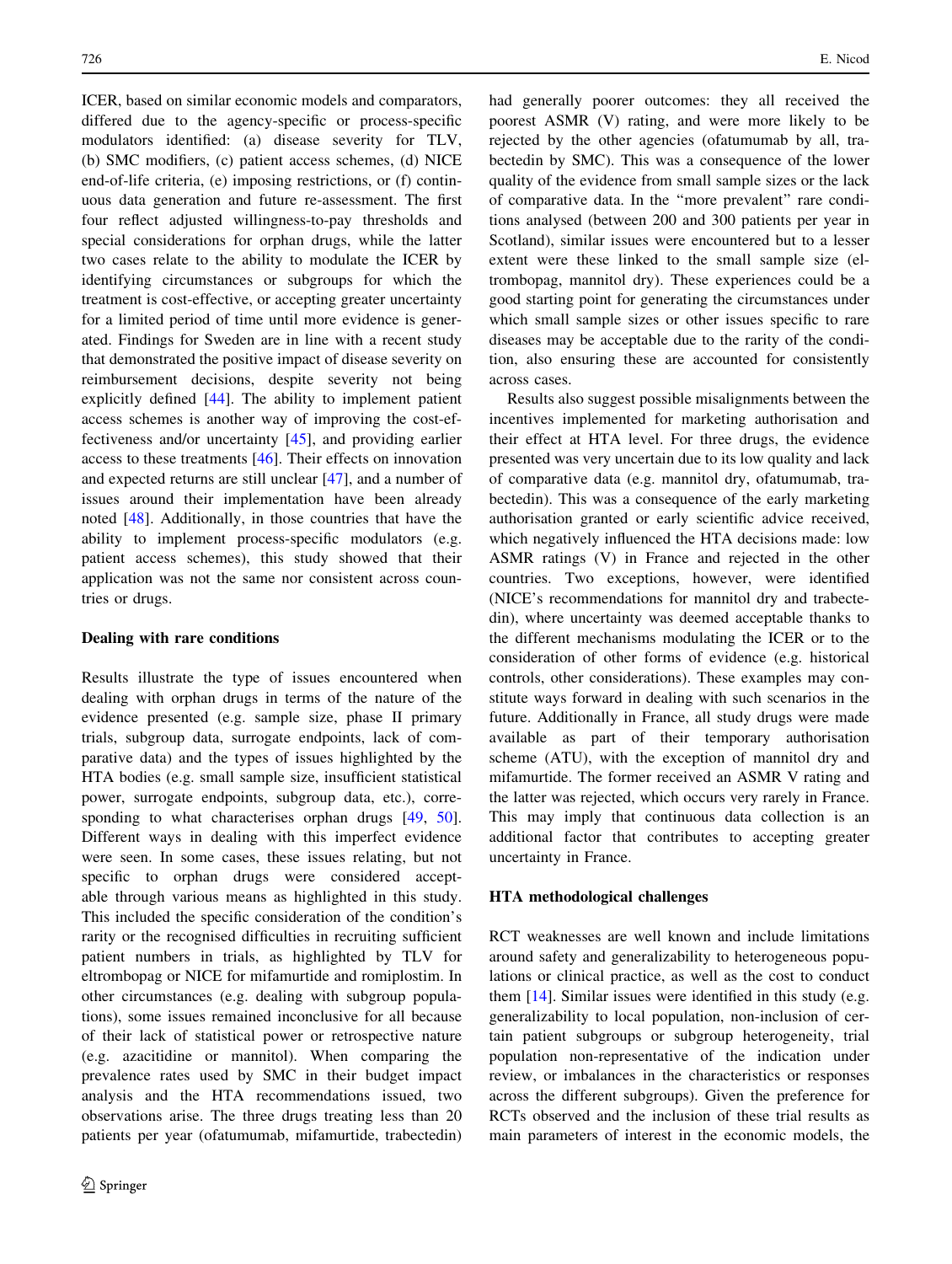above concerns identified and the diverging ways in dealing with these emphasise the need to recognise complementary forms of robust and valid evidence [[14\]](#page-14-0). Apart from a few cases (e.g. expert opinion to confirm generalizability), this was not seen in practice given the limited role of non-phase III evidence in the assessment of clinical benefit and cost-effectiveness observed in this study. The uptake of such forms of evidence is still modest and likely due to the lack of expertise around dealing with a variety of types of observational evidence including those based on real world data such as electronic patient records, [[51\]](#page-15-0) or patient-reported outcomes [[52\]](#page-15-0). Their role, however, is to be stressed given their potential use for policy making in, for example, the value-based system or process for highly specialised medicines at NICE, the patient and clinician engagement (PACE) programme at SMC, the use of managed entry agreements [\[47](#page-15-0)] and, more recently, the introduction of a pilot study on adaptive licensing at the EMA [[53,](#page-15-0) [54\]](#page-15-0). With these new developments, the environment is increasingly relying on expert opinion, observational studies and real world data [[55\]](#page-15-0), which could provide insights about treatment effectiveness, the burden of illness, the nature of a condition, or the indirect health care costs and benefits from taking the treatment and feeding it into a more adaptive model of HTA [\[56](#page-15-0)]. This is already in place in some countries such as Sweden or France (under the ATU scheme), which has contributed to dealing with uncertainty in some of the cases evaluated without imposing additional conditions or restrictions.

This study identified differences across countries in the type of evidence that is considered appropriate and in interpreting the same evidence, contributing to explaining different HTA recommendations. A more formalised and consistent recognition of the acceptability criteria for evidence and uncertainty is needed, which could be achieved by generating criteria based on past decisions such as the specific circumstances (e.g. early marketing authorisation) or quality standards (e.g. reliability, validity) required. The agency-specific risk and value preferences identified in this study could also be a good starting point for shedding light on the more common circumstances already arising in the different countries.

## Practical implications

This research is in line with the recognised need to better understand pricing and reimbursement systems through cross-country learning and sharing of experiences [\[57](#page-15-0)]. It may be useful for European-level initiatives, such as the pilot for a common European HTA (EUnetHTA), as it sheds light on the different applications of HTA and the reasons for differences in the HTA recommendations made, which can feed into discussions when seeking greater consensus across Member States. It may also feed into the new programmes that have since been implemented for orphan drugs (PACE programme at SMC), and for ultra-orphan drugs (NICE's Highly Specialised Technology (HST) programme, SMC's ultra-orphan drug decision framework), as well as HAS's recent requirement for an economic evaluation. These recent developments all have in common (with the exception of the HST programme) that they are add-ons to conventional programmes. Therefore, better understanding of how value is being assessed within these conventional programmes and the reasons for cross-country differences is relevant to identifying issues and potential ways forward for their continuous improvement, while acting as a reference when evaluating these new programmes. This is all the more significant given their recentness, where little is known about their impact.

Results and the systematic approach used may also feed into other forms of research around priority setting. The retrospective identification of the criteria driving previous decisions, applied in this study, is also recognised as one approach to criteria elicitation for multiple criteria decision analysis (MCDA) when used for priority setting [\[58](#page-15-0)]. When comparing the criteria identified in this study to those elicited by the EVIDEM project for the purpose of MCDA, similarities were seen. For example, unmet need was categorised as unmet need in efficacy, in safety, in patient-reported outcomes and patient demand [\[59](#page-15-0)]. This study identified the different expressions of unmet need, such as: the importance of new treatment options, the lack of (satisfactory) treatment alternatives, alternatives not routinely available, the need to improve therapeutic management, and so forth. Identifying the different expressions of such criteria in practice may feed into defining their attribute levels during the criteria elicitation processes (e.g. MCDA, discreet choice experiments).

A more recent study developed a value proposition based on 19 social value arguments about orphan drug reimbursement decisions, summarised into four valuebearing factors (e.g. disease-related, treatment-related, population-related and socio-economic factors) [[60\]](#page-15-0). Most of these factors were identified in this study (Fig. [2](#page-6-0)), with the exception of the identifiability of treatment beneficiaries, the impact on the distribution of health, or any of the socio-economic factors. These corroborate the finding's content validity, and showcase the ability to identify how these factors are expressed in practice. Another example is the second component, ''decision-making process'', of the evidence-informed framework developed by Dr Stafinski and colleagues, comprising a list of 7 questions important for resource allocation decisions, and which corresponds to the decision-making processes analysed in this study [\[61](#page-15-0)]. This research and the approach used allows one to identify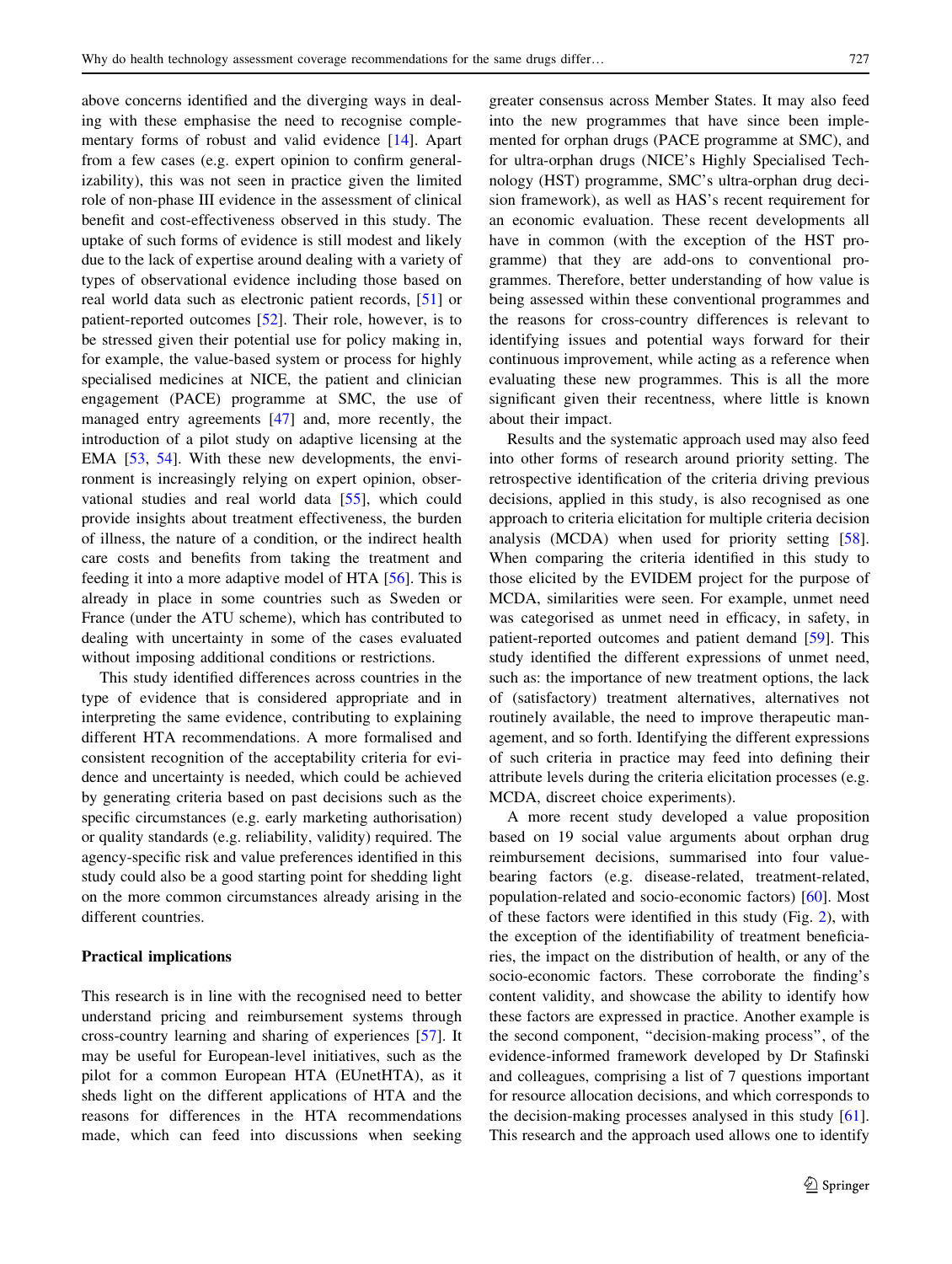<span id="page-13-0"></span>how some of the key questions are expressed in practice during these decision processes, namely those about ''information inputs'' and ''information sources'', ''social value judgements'' and ''deliberations'', which correspond to the ''evidence'' and ''interpretation of the evidence'' components, respectively, from the methodological framework applied in this study [\[4](#page-14-0)].

## Limitations and need for further research

This research is not without its limitations. First, the data was mainly collected from secondary sources. It would have been preferable to have full information about the submissions (e.g. manufacturer submission), but this was not possible in the current scheme. The information obtained by applying the methodological framework was unavoidably limited by the level of detail provided in the HTA reports and whether the framework captures all aspects of the decision-making process [[4\]](#page-14-0). The information published was assumed to be transparent and reflect the main determinants driving the decisions (transparency directive). The analysis of these published documents was considered to provide sufficient detail and explain how decisions were reached. Additionally, triangulation with other data sources ensured that sufficient detail was captured for each case study [e.g. HTA reports, additional material, and input from HTA experts (Advance-HTA consortium, conferences)]. Results were also presented to and discussed with the HTA bodies, ensuring that the interpretation of the decisions made by the research was accurate. Second, there were sampling issues arising from differences among the four agencies in the way they select topics for their assessments. Despite these differences, a suitable sample was identified. Third, this research focused specifically on orphan drugs, which undergo the same HTA process as drugs for more common conditions. Some of the findings may also be applicable to these more common conditions. One component of the analysis did focus on identifying those challenges that are specific, but not necessarily always unique to, dealing with these rarer conditions, and draw key lessons from these. A final limitation is the relatively small sample size, which does not allow for multivariate regression analysis. However, this research resulted in meaningful outputs derived from a more indepth and qualitative component showing that differences across countries do matter. A more structured understanding of the possible explanations for differences were derived from the findings, allowing for subsequent more quantitative analyses to focus on certain aspects of the decision-making process across a greater sample. Further research could look at the drivers of these differences across a larger sample of drugs and therapy areas using multivariate regression analysis for a greater generalisation

of the results, by extending it to other types of drugs to assess how different agencies assess different drug and disease characteristics. In order to maintain the depth and breadth of the analysis building on the methodological framework used in this study, it is highly recommended to begin by prioritising the qualitative strand to ensure that the depth of the processes are captured and comparable across settings.

# **Conclusions**

This research contributes to better understanding, in a systematic manner, what is driving these complex decision processes in practice, and why countries make different decisions. It also contributes to identifying those factors beyond the standard clinical and cost-effectiveness tools used in HTA, how they influenced the decision and how they were provided. The implications of this research are all the more important given the shift towards niche markets and personalised medicine, where an increasing number of the treatments undergoing regulatory and coverage processes are characterised by some of the important issues discussed in this paper.

Acknowledgments This research was funded by the European Commission's 7th Framework Programme and is undertaken under the auspices of Advance-HTA (Grant # 305983). The results presented here reflect the author's views and not the views of the European Commission. The EC is not liable for any use of the information communicated. The author thanks Dr Panos Kanavos and Prof Paul Dolan for their support and supervision, and the partners of the Advance-HTA consortium for their valuable feedback on several occasions. A particular thanks also to Karen Facey, Emilie Courtin, Alessandra Ferrario and Huseyin Naci for reviewing the paper. I am grateful to the reviewers and their constructive feedback.

#### Compliance with ethical standards

Conflict of interest Elena Nicod declares that she received unrelated consulting fees in 2015 and has no conflict of interests.

Open Access This article is distributed under the terms of the Creative Commons Attribution 4.0 International License ([http://crea](http://creativecommons.org/licenses/by/4.0/) [tivecommons.org/licenses/by/4.0/\)](http://creativecommons.org/licenses/by/4.0/), which permits unrestricted use, distribution, and reproduction in any medium, provided you give appropriate credit to the original author(s) and the source, provide a link to the Creative Commons license, and indicate if changes were made.

## References

- 1. European Commission. Guiding principles for good practices implementing a pricing and reimbursement policy. [http://ec.](http://ec.europa.eu/enterprise/sectors/healthcare/files/docs/pricing_principles_en.pdf) [europa.eu/enterprise/sectors/healthcare/files/docs/pricing\\_princi](http://ec.europa.eu/enterprise/sectors/healthcare/files/docs/pricing_principles_en.pdf) [ples\\_en.pdf](http://ec.europa.eu/enterprise/sectors/healthcare/files/docs/pricing_principles_en.pdf) (2014). Accessed 15 November 2014
- 2. Clement, F., Harris, A., Li, J.: Using effectiveness and cost-effectiveness to make coverage decisions, a comparison of Britain,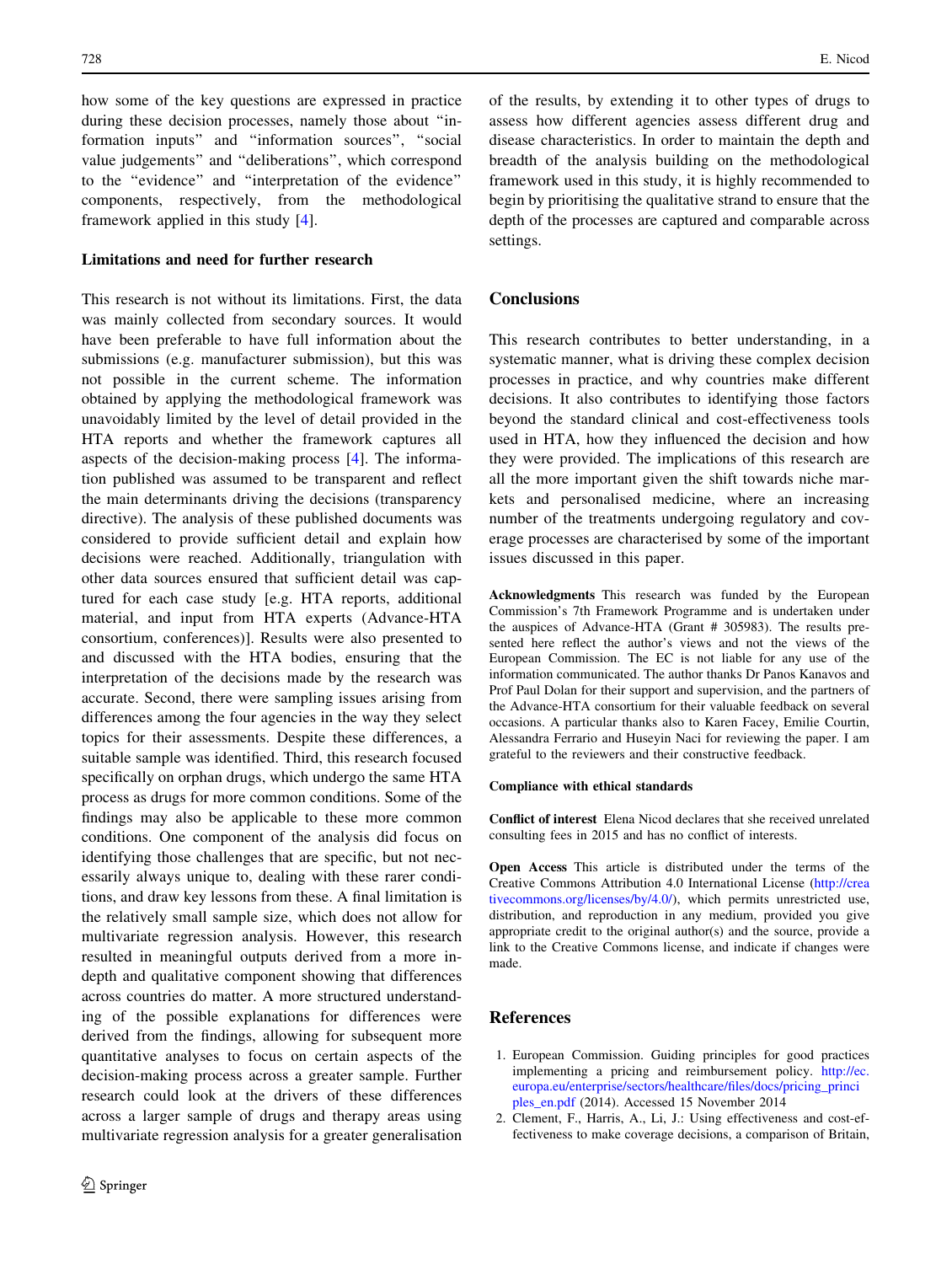<span id="page-14-0"></span>Australia and Canada. JAMA J. Am. Med. Assoc. 302(13), 1437–1443 (2010)

- 3. Lexchin, J., Mintzes, B.: Medicine reimbursement recommendations in Canada, Australia, and Scotland. Am. J. Manag. Care. 14(9), 581–588 (2008)
- 4. Nicod, E., Kanavos, P.: Developing an evidence-based methodological framework to systematically compare HTA coverage decisions across countries: a mixed methods study. Health Policy. 120(1), 35–45 (2016)
- 5. Banta, D.: The development of health technology assessment. Health Policy. 63(2), 121–132 (2003)
- 6. Webb, D.: Early assessment of cost-effectiveness. Basic Clin. Pharmacol. 105, 11–12 (2009)
- 7. Pearson, S., Rawlins, M.: Quality, innovation, and value for money: NICE and the British National Health Service. JAMA J. Am. Med. Assoc. 294(20), 2618–2622 (2005)
- 8. Drummond, M., de Pouvourville, G., Jones, E., Haig, J., Saba, G., Cawston, H.: A comparative analysis of two contrasting european approaches for rewarding the value added by drugs for cancer: England versus France. Pharmacoeconomics. 32(5), 509–520 (2014)
- 9. Brousselle, A., Lessard, C.: Economic evaluation to inform health care decision-making: promise, pitfalls and a proposal for an alternative path. Soc. Sci. Med. 72(6), 832–839 (2011)
- 10. Sculpher, M.: NICE's 2008 Methods Guide—sensible consolidation or opportunities missed? Pharmacoeconomics. 26(9), 721–724 (2008)
- 11. Brazier, J.: Valuing health states for use in cost-effectiveness analysis. Pharmacoeconomics. 26(9), 769–779 (2008)
- 12. Dolan, P., Shaw, R., Tsuchiya, A., Williams, A.: QALY maximisation and people's preferences: a methodological review of the literature. Health Econ. 14(2), 197–208 (2005)
- 13. Gauvin, F.P., Abelson, J., Giacomini, M., Eyles, J., Lavis, J.N.: ''It all depends'': conceptualizing public involvement in the context of health technology assessment agencies. Soc. Sci. Med. 70(10), 1518–1526 (2010)
- 14. Rawlins, M.: De testimonio: on the evidence for decisions about the use of therapeutic interventions. Clin. Med. 8(6), 579–588 (2008)
- 15. Claxton, K.: Exploring uncertainty in cost-effectiveness analysis. Pharmacoeconomics. 26(9), 781–798 (2008)
- 16. Earnshaw, J., Lewis, G.: NICE guide to the methods of technology appraisal—pharmaceutical industry perspective. Pharmacoeconomics. 26(9), 725–727 (2008)
- 17. Morgan, S.G., McMahon, M., Mitton, C., Roughead, E., Kirk, R., Kanavos, P., et al.: Centralized drug review processes in Australia, Canada, New Zealand, and the United kingdom. Health Aff. 25(2), 337–347 (2006)
- 18. Shah, K., Mestre-Ferrandiz, J., Towse, A., Smyth, E.: A review of health technology appraisals: case studies in oncology. Int. J. Technol. Assess. 29(1), 101–109 (2013)
- 19. Nicod, E., Kanavos, P.: Commonalities and differences in HTA outcomes: a comparative analysis of five countries and implications for coverage decisions. Health Policy. 108(2–3):), 167–177 (2012)
- 20. Nicod, E.: Harmonizing the outcomes of HTA: an application to central nervous system treatments. EuroObserver 12(4), 9–14 (2010)
- 21. Van den Aardweg, S.: HTA of orphan drugs across six countries: fair, flawed or failing? EuroObserver 4, 14–17 (2010)
- 22. Kanavos, P., Nicod, E., Van den Aardweg, S., Pomedli, S.: The impact of health technology assessments: an international comparison. EuroObserver 12(4), 1–6 (2010)
- 23. Drummond, M.F., Wilson, D.A., Kanavos, P., Ubel, P., Rovira, J.: Assessing the economic challenges posed by orphan drugs. Int. J. Technol. Assess. 23(1), 36–42 (2007)
- 24. McCabe, C., Claxton, K., Tsuchiya, A.: Orphan drugs and the NHS: should we value rarity? Brit. Med. J. 331(7523), 1016–1019 (2005)
- 25. Dupont, A., Van Wilder, P.: Access to orphan drugs despite poor quality of clinical evidence. Brit. J. Clin. Pharmacol. 71(4), 488–496 (2011)
- 26. Kanavos, P., Nicod, E.: What is wrong with orphan drug policies? Suggestions for ways forward. Value Health 15(8), 1182–1184 (2012)
- 27. Simoens, S.: Pricing and reimbursement of orphan drugs: the need for more transparency. Orph J Rare Dis. 6, 42 (2011)
- 28. Stolk, P., Heemstra, H.E., Leufkens, H.G.M., Bloechl-Daum, B., Heerdink, E.R.: No difference in between-country variability in use of newly approved orphan and non-orphan medicinal products—a pilot study. Orph. J. Rare. Dis. 14(4), 27 (2009)
- 29. Dupont, A.G.: Access to orphan drugs despite poor quality of clinical evidence. Brit. J. Clin. Pharmacol. 71(4), 488 (2011)
- 30. Scottish Medicines Consortium. SMC Modifiers used in Appraising New Medicines
- 31. European Medicines Agency. Rare disease (orphan) designations. [http://www.ema.europa.eu/ema/index.jsp?curl=pages/medicines/](http://www.ema.europa.eu/ema/index.jsp%3fcurl%3dpages/medicines/landing/orphan_search.jsp%26mid%3dWC0b01ac058001d12b) [landing/orphan\\_search.jsp&mid=WC0b01ac058001d12b](http://www.ema.europa.eu/ema/index.jsp%3fcurl%3dpages/medicines/landing/orphan_search.jsp%26mid%3dWC0b01ac058001d12b) (2013). Accessed 15 November 2013
- 32. Faulkner, E., Matuszewski, K., Niziol, C.: ISPOR global health care systems road map. Sweden—Pharmaceutical. [https://www.](https://www.ispor.org/HTARoadMaps/Sweden.asp) [ispor.org/HTARoadMaps/Sweden.asp](https://www.ispor.org/HTARoadMaps/Sweden.asp) (2009). Accessed 15 March 2014
- 33. Bauer, M., Gaskell, G.: Qualitative researching with text, image and sound. A practical handbook for social research. Sage Publishing, London (2003)
- 34. European Commission. Transparency Directive 89/105/EEC. [http://ec.europa.eu/enterprise/sectors/healthcare/competitiveness/](http://ec.europa.eu/enterprise/sectors/healthcare/competitiveness/pricing-reimbursement/transparency/index_en.htm%23h2-2) [pricing-reimbursement/transparency/index\\_en.htm#h2-2](http://ec.europa.eu/enterprise/sectors/healthcare/competitiveness/pricing-reimbursement/transparency/index_en.htm%23h2-2) (1989). Accessed 15 January 2013
- 35. QSR International Pty Ltd. NVivo qualitative data software (2012). (version 10)
- 36. Creswell, J., Plano Clark, V.: Chapter 7: analyzing and interpreting data in mixed methods research. In: Creswell, J., Plano Clark, V. (eds.) Designing and conducting mixed methods research, pp. 203–205. SAGE Publications, Los Angeles (2011)
- 37. StataCorp. Stata Statistical Software: Release 13. 2013. TX: StataCorp LP
- 38. Hoffman, D.L., Franke, G.R.: Correspondence analysis—graphical representation of categorical data in marketing research. J. Mark. Res. 23(3), 213–227 (1986)
- 39. Friendly, M.: Statistical graphics for multivariate data. Sugi 16— Proceedings of the sixteenth annual Sas users group international conference pp.1157–1162 (1991)
- 40. Bartholomew, D., Steele, F., Moustaki, I., Galbraith, J.: Analysis of multivariate social sciences data, 2nd edn. Taylor & Francis, Florida (2008)
- 41. Cohen, J.: Coefficient of agreement for nominal scales. Educ. Psychol. Meas. 20(1), 37–46 (1960)
- 42. Altman, D.: Practical statistics for medical research, 1st edn. Chapman and Hall, London (1991)
- 43. National Institute for Health and Clinical Evidence. Supplementary advice: Appraising life-extending and end of life treatments. [http://www.nice.org.uk/guidance/gid-tag387/resources/](http://www.nice.org.uk/guidance/gid-tag387/resources/appraising-life-extending-end-of-life-treatments-paper2) [appraising-life-extending-end-of-life-treatments-paper2](http://www.nice.org.uk/guidance/gid-tag387/resources/appraising-life-extending-end-of-life-treatments-paper2) (2009). Accessed 15 August 2009
- 44. Svensson, M., Nilsson, F.O.L., Arnberg, K.: Reimbursement decisions for pharmaceuticals in Sweden: the impact of disease severity and cost effectiveness. Pharmacoeconomics 33(11), 1229–1236 (2015)
- 45. Towse, A.: Value based pricing, research and development, and patient access schemes. Will the United Kingdom get it right or wrong? Brit. J. Clin. Pharmacol. 70(3), 360–366 (2010)